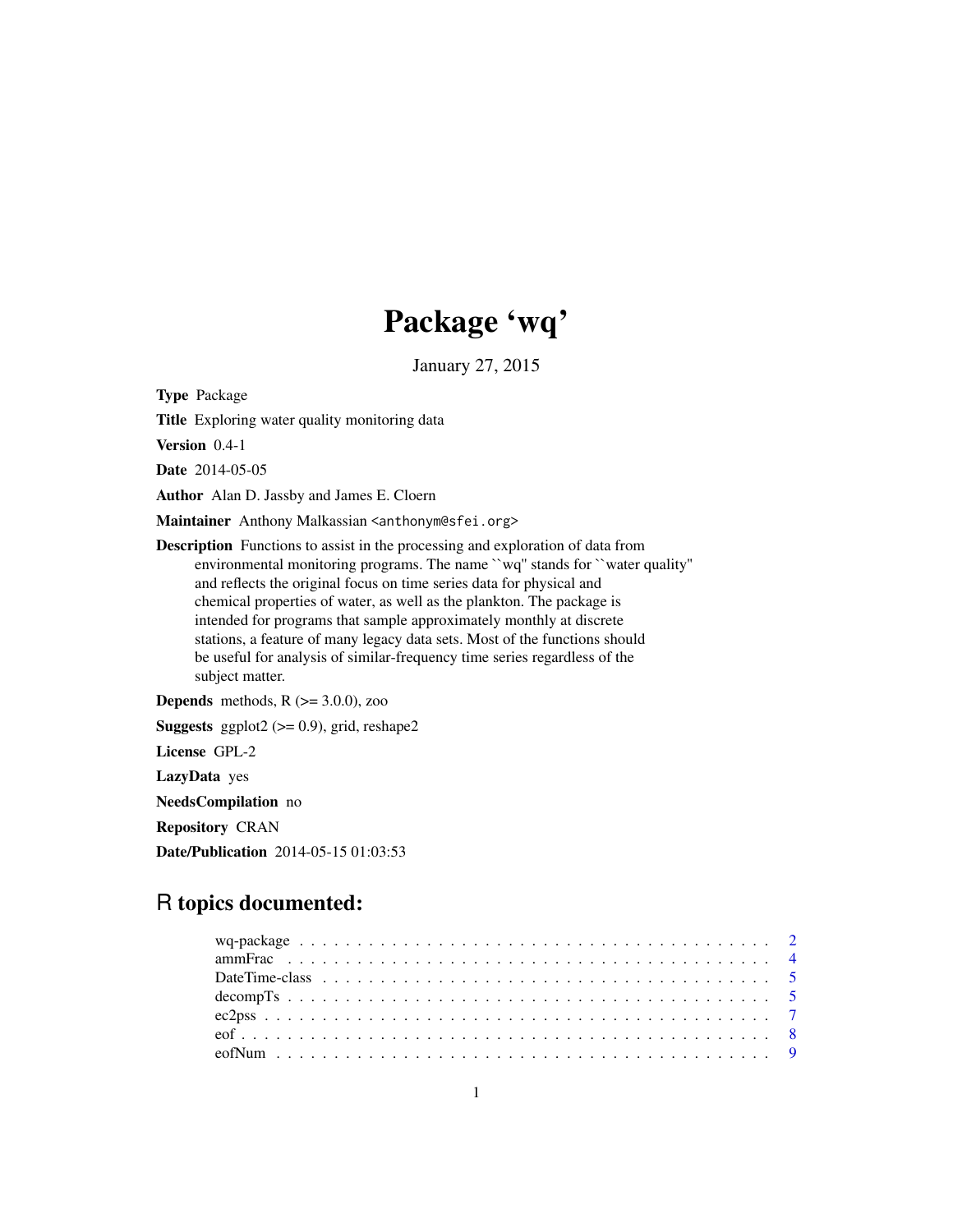<span id="page-1-0"></span>

| Index |              | 40            |
|-------|--------------|---------------|
|       | zoo-class    |               |
|       |              |               |
|       |              | 36            |
|       |              | 34            |
|       |              | 34            |
|       |              | 32            |
|       |              | 31            |
|       |              | -30           |
|       |              |               |
|       |              | 27            |
|       |              | 25            |
|       |              | 24            |
|       | $plotTsAnom$ | 23            |
|       |              |               |
|       |              | 21            |
|       |              | <sup>20</sup> |
|       |              |               |
|       |              |               |
|       | $phenoAmp$   | -17           |
|       |              |               |
|       |              |               |
|       |              |               |
|       |              |               |
|       |              |               |
|       |              |               |

wq-package *Exploring water quality monitoring data*

# Description

Functions to assist in the processing and exploration of data from environmental monitoring programs. The name "wq" stands for "water quality" and reflects the original focus on time series data for physical and chemical properties of water, as well as the plankton. The package is intended for programs that sample approximately monthly at discrete stations, a feature of many legacy data sets. Most of the functions should be useful for analysis of similar-frequency time series regardless of the subject matter.

# Details

| Package: | wq                                |
|----------|-----------------------------------|
| Type:    | Package                           |
| Version: | $0.4 - 1$                         |
| Date:    | 2014-05-05                        |
| Depends: | methods, $R$ ( $> = 3.0.0$ ), zoo |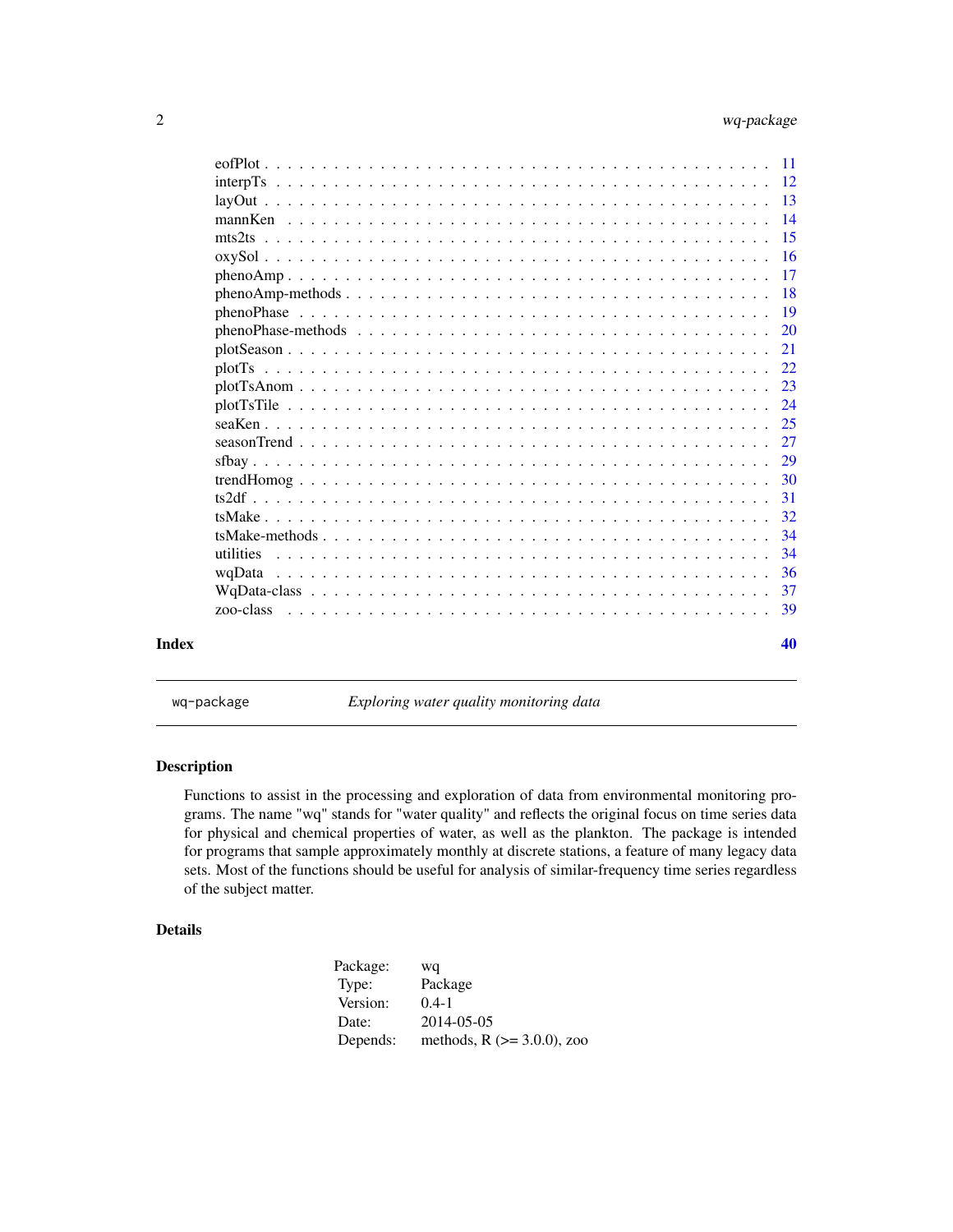Suggests: ggplot2 ( $> = 0.9$ ), grid, reshape2<br>License: GPL-2 License: LazyData: yes

# Index:

| DateTime-class     | Class "DateTime"                                     |
|--------------------|------------------------------------------------------|
| WqData-class       | Class "WqData"                                       |
| ammFrac            | Un-ionized ammonia                                   |
| date2decyear       | Miscellaneous utility functions                      |
| decompTs           | Decompose a time series                              |
| ec2pss             | Convert conductivity to salinity                     |
| eof                | Empirical orthogonal functions                       |
| eofNum             | Assess significance of eigenvalues                   |
| eofPlot            | Plot results of an EOF analysis                      |
| interpTs           | Interpolate or substitute missing time series values |
| lavOut             | Arrange a group of saved plots                       |
| mannKen            | Mann-Kendall test and the Sen slope                  |
| mts2ts             | Converts matrix to vector time series                |
| oxySol             | Dissolved oxygen at saturation                       |
| phenoAmp           | Phenological amplitude                               |
| phenoAmp-methods   | Methods for Function phenoAmp                        |
| phenoPhase         | Phenological phase                                   |
| phenoPhase-methods | Methods for Function phenoPhase                      |
| plotSeason         | Plots seasonal patterns for a time series            |
| plotTs             | Time series plot                                     |
| plotTsAnom         | Anomaly plot of time series                          |
| plotTsTile         | Image plot of monthly time series                    |
| seaKen             | Seasonal and Regional Kendall test                   |
| seasonTrend        | Determine seasonal trends                            |
| sfbav              | San Francisco Bay water quality data                 |
| trendHomog         | Trend homogeneity test                               |
| ts2df              | Convert time series to data frame                    |
| tsMake             | Create time series from water quality data           |
| tsMake-methods     | Methods for Function tsMake                          |
| wq-package         | Exploring water quality monitoring data              |
| wqData             | Construct an object of class "WqData"                |
| zoo-class          | Class "zoo"                                          |
|                    |                                                      |

Further information is available in the following vignettes:

wq-package wq: exploring water quality monitoring data (source, pdf)

# Author(s)

Alan D. Jassby and James E. Cloern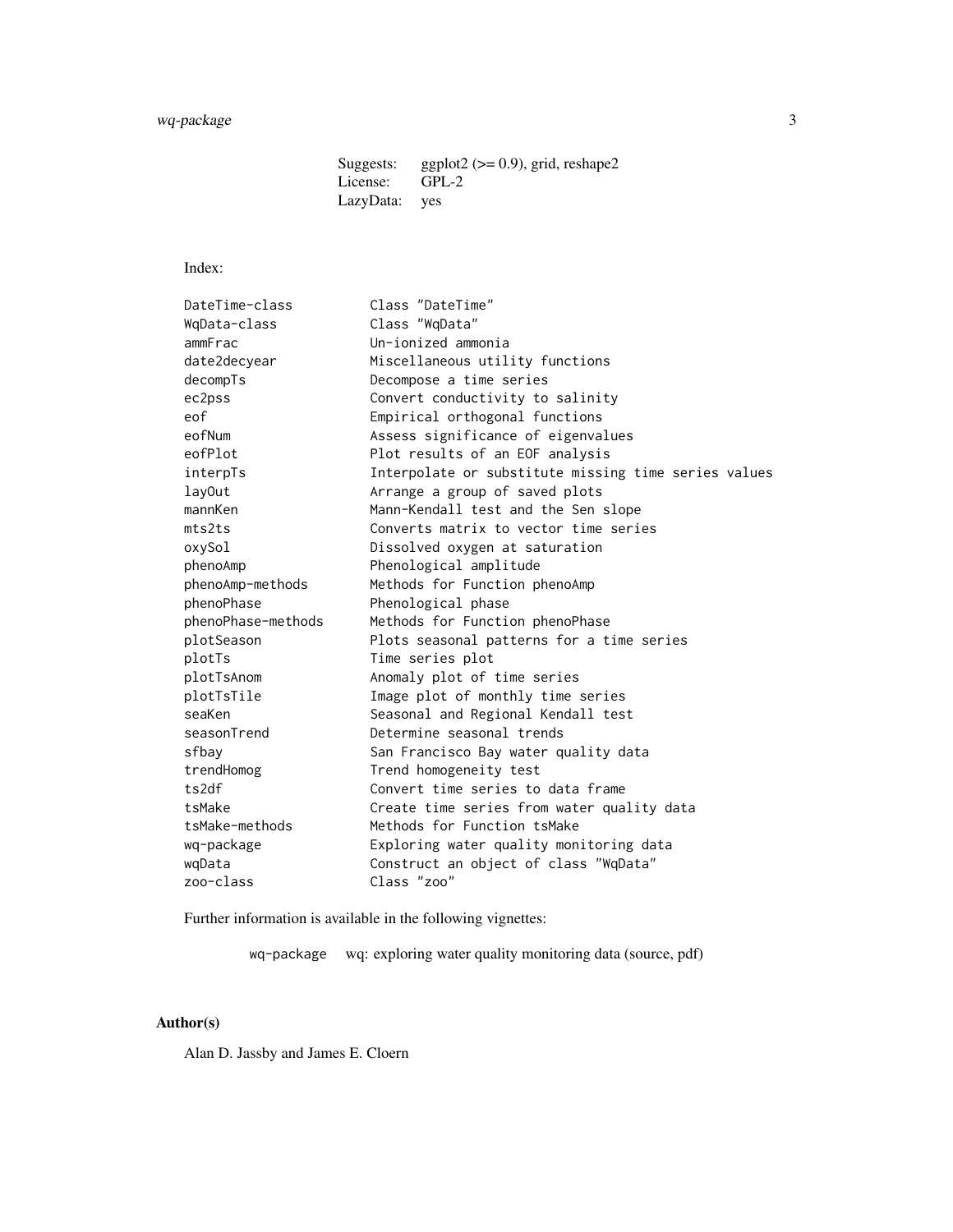<span id="page-3-0"></span>Maintainer: Anthony Malkassian <anthonym@sfei.org>

ammFrac *Un-ionized ammonia*

# Description

Calculates fraction of total ammonium in un-ionized form.

#### Usage

ammFrac(pH, t, S, pHscale = c('total', 'free'))

#### **Arguments**

| рH           | pH value                           |
|--------------|------------------------------------|
| t            | temperature, degrees Celsius       |
| <sub>S</sub> | salinity, Practical Salinity Scale |
| pHscale      | scale of pH measurement            |

#### Details

The stoichiometric dissociation constant  $K_a^*$  of the ammonium ion is estimated using the equations of Clegg and Whitfield (1995). There are separate equations for use with pH measurements made on the total and free scales. Equations should be valid in the range of 0 to 40 salinity and -2 to 40 C. Accuracy is probably better than 5% at all temperatures and salinities. The dissociation constant is then used to calculate the mole fraction from  $1/(1+10^{-pH}/K_a^*)$ . If input vectors are not of the same length, shorter ones will be recycled as necessary without warning.

#### Value

Fraction of total ammonium occurring as un-ionized ammonium.

# Note

There are several approaches available to make these estimates, depending on the underlying theory, experimental data and fitting methods. See package **seacarb** for an algorithm based on the work of Millero (1995), which includes pressure (and thus depth) corrections.

#### References

Clegg, S. and Whitfield, M. (1995) A chemical model of seawater including dissolved ammonia and the stoichiometric dissociation constant of ammonia in estuarine water and seawater from -2 to 40 C. *Geochimica et Cosmochimica Acta* 59(12), 2403–2421.

Millero, F. (1995) Thermodynamics of the carbon dioxide system in the oceans. *Geochimica et Cosmochimica Acta* 59(4), 661–677.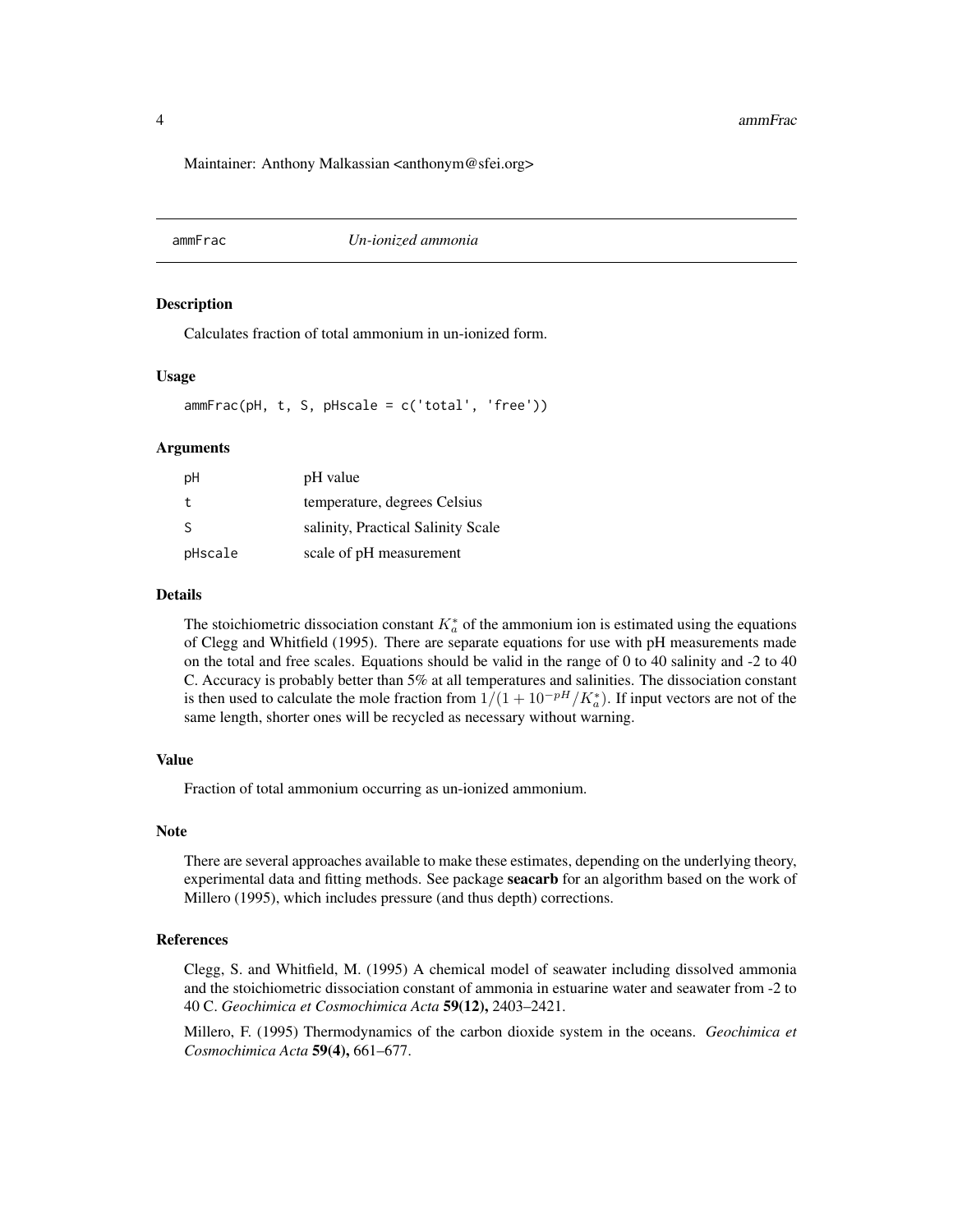# <span id="page-4-0"></span>Date Time-class 5

# Examples

```
## Examine different combinations of environmental variables:
ph = c(8, 8, 8, 7.8)temp = c(10 , 25, 25, 25)
sal = c(0, 0, 35, 35)round(ammFrac(ph, temp, sal), 4) # 0.0183 0.0539 0.0556 0.0358
round(ammFrac(ph, temp, sal, 'free'), 4) # 0.0183 0.0539 0.0440 0.0282
```
<span id="page-4-2"></span>DateTime-class *Class "DateTime"*

# Description

A class union of "Date" and "POSIXct" classes.

#### Objects from the Class

A virtual Class: No objects may be created from it.

# Methods

No methods defined with class "DateTime" in the signature.

# See Also

[WqData-class](#page-36-1)

#### Examples

showClass("DateTime")

<span id="page-4-1"></span>decompTs *Decompose a time series*

# Description

The function decomposes a time series into a long-term mean, annual, seasonal and "events" component. The decomposition can be multiplicative or additive.

# Usage

```
decompTs(x, startyr, endyr, event = TRUE, type = c("mult", "add"))
```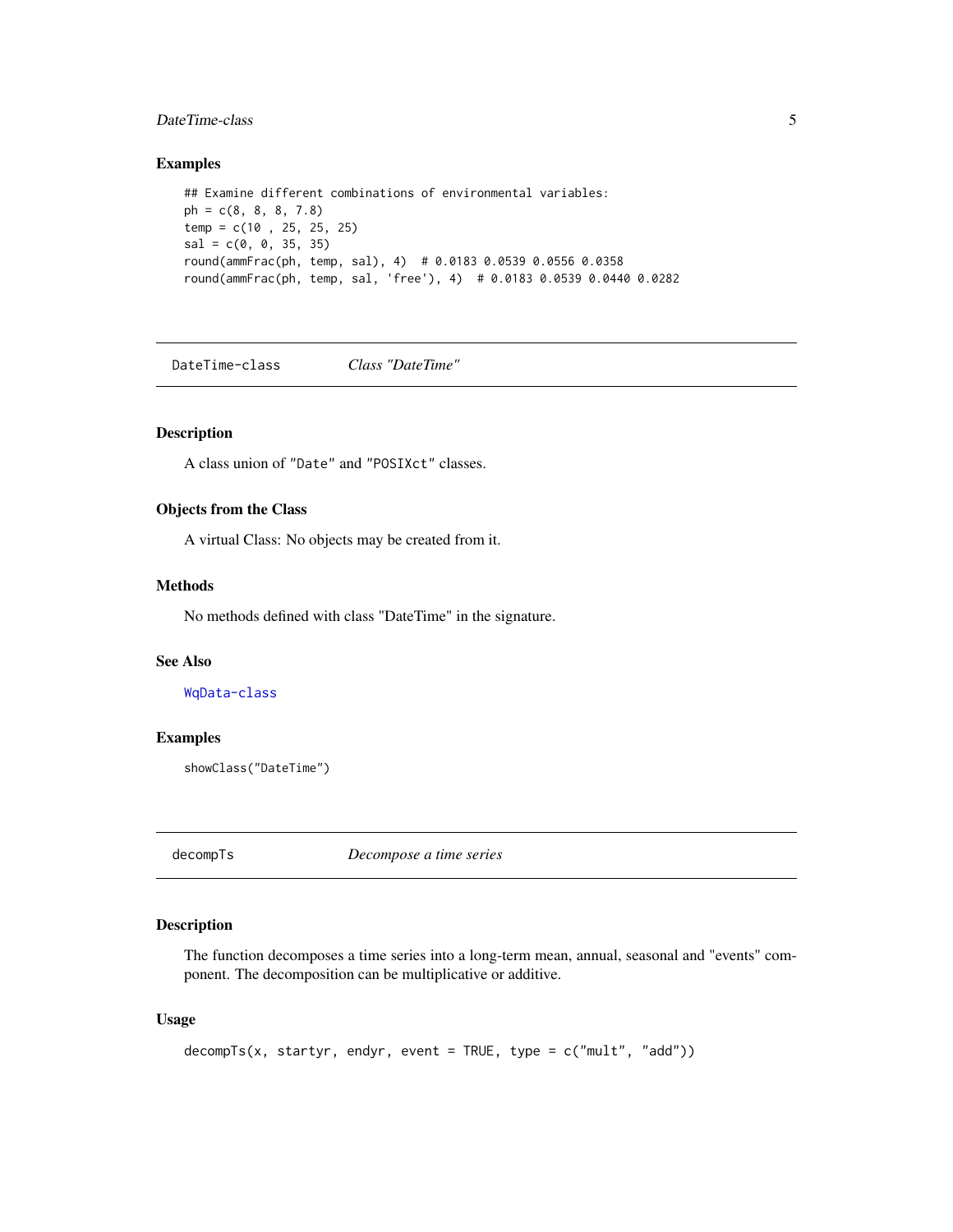#### <span id="page-5-0"></span>Arguments

| x       | a monthly time series vector                                                  |
|---------|-------------------------------------------------------------------------------|
| startyr | the desired starting year for the analysis                                    |
| endvr   | the ending year                                                               |
| event   | whether or not an "events" component should be determined                     |
| type    | the kind of decomposition, either multiplicative ("mult") or additive ("add") |

#### Details

The rationale for this simple approach to decomposing a time series, with examples of its application, is given by Cloern and Jassby (2010). It is motivated by the observation that many important events for estuaries (e.g., persistent dry periods, species invasions) start or stop suddenly. Smoothing to extract the annualized term, which can disguise the timing of these events and make analysis of them unnecessarily difficult, is not used.

A multiplicative decomposition will typically be useful for a biological community- or populationrelated variable (e.g., chlorophyll-a) that experiences exponential changes in time and is approximately lognormal, whereas an additive decomposition is more suitable for a normal variable. Aside from the long-term mean, each component of a multiplicative decomposition will average 1, whereas each component of an additive decomposition will average 0.

If event = TRUE, the seasonal component represents a recurring monthly pattern and the events component a residual series. Otherwise, the seasonal component becomes the residual series. The latter is appropriate when seasonal patterns change systematically over time. You can use [plotSeason](#page-20-1) and [seasonTrend](#page-26-1) to investigate the way seasonality changes.

#### Value

A monthly time series matrix with the following individual time series:

| original  | original time series                        |
|-----------|---------------------------------------------|
| grandmean | constant series equal to the long-term mean |
| annual    | annual mean series                          |
| seasonal  | repeating seasonal component                |
| events    | optionally, the residual or "events" series |

# References

Cloern, J.E. and Jassby, A.D. (2010) Patterns and scales of phytoplankton variability in estuarinecoastal ecosystems. *Estuaries and Coasts* 33, 230–241.

# See Also

[plotSeason](#page-20-1), [seasonTrend](#page-26-1)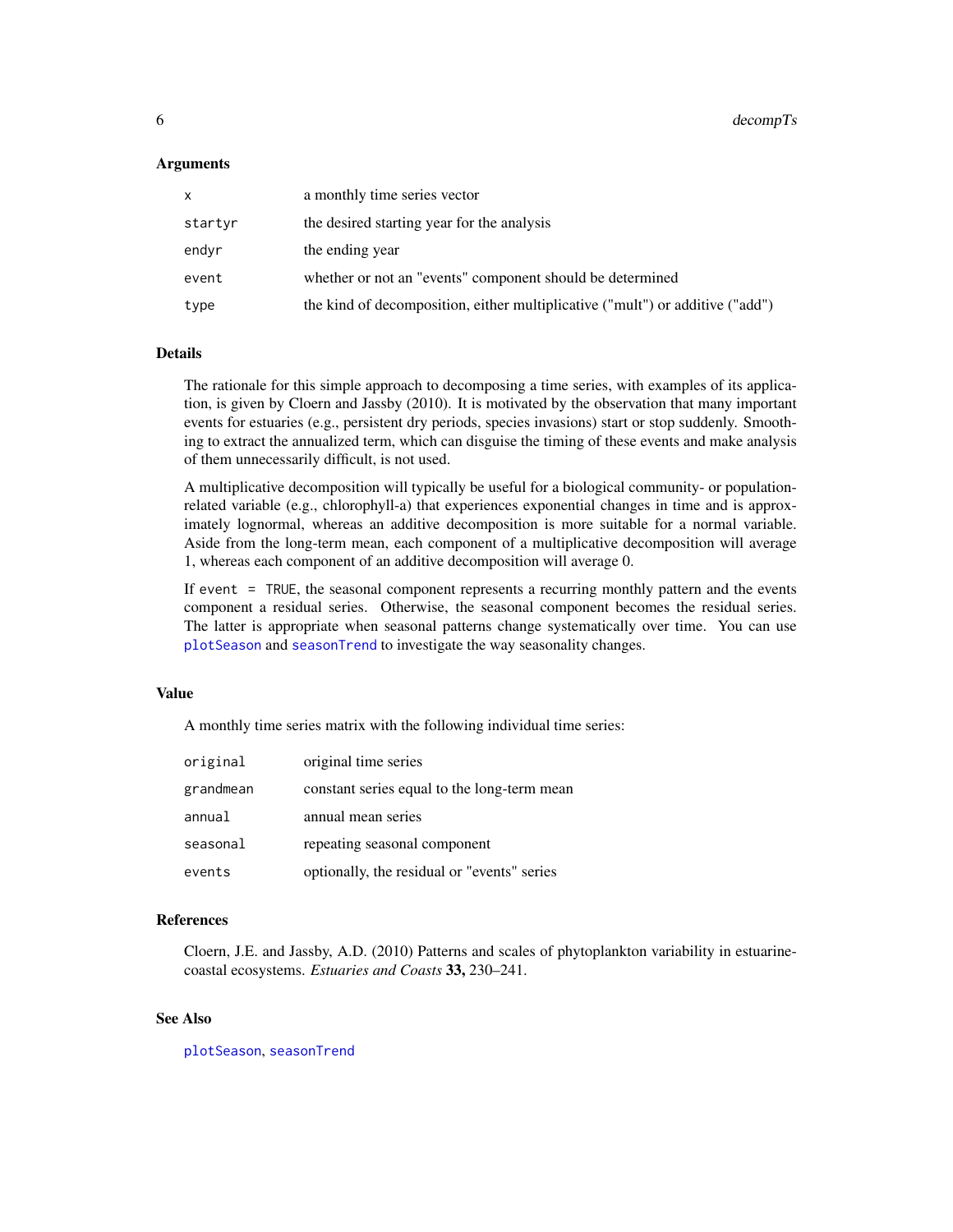#### <span id="page-6-0"></span> $ec2pss$  7

# Examples

```
# Apply the function to a matrix time series,
# producing a list of decompositions
ans <- vector('list', ncol(sfbayChla))
names(ans) <- colnames(sfbayChla)
for(i in seq(along = names(ans))) {
  ans[[i]] <- decompTs(sfbayChla[, i])
}
# A quick plot for a time series decomposiiton
plot(ans[[7]], nc = 1, main = paste(names(ans)[7], "Chl-a decomposition"))
```
ec2pss *Convert conductivity to salinity*

#### Description

Electrical conductivity data are converted to salinity using the Practical Salinity Scale and an extension for salinities below 2.

# Usage

ec2pss(ec,  $t, p = 0$ )  $R2pss(R, t, p = 0)$ 

#### Arguments

| ec | conductivity, mS/cm               |
|----|-----------------------------------|
| t  | temperature, Celsius              |
| р  | gauge pressure, decibar           |
| R  | conductivity ratio, dimensionless |

#### Details

ec2pss converts electrical conductivity data to salinity using the Practical Salinity Scale 1978 in the range of 2-42 (Fofonoff and Millard 1983). Salinities below 2 are calculated using the extension of the Practical Salinity Scale (Hill et al. 1986).

R2pss is the same function, except that conductivity ratios rather than conductivities are used as input.

# Value

ec2pss and R2pss both return salinity values on the Practical Salinity Scale.

#### **Note**

Input pressures are not absolute pressures but rather gauge pressures. Gauge pressures are measured relative to 1 standard atmosphere, so the gauge pressure at the surface is 0.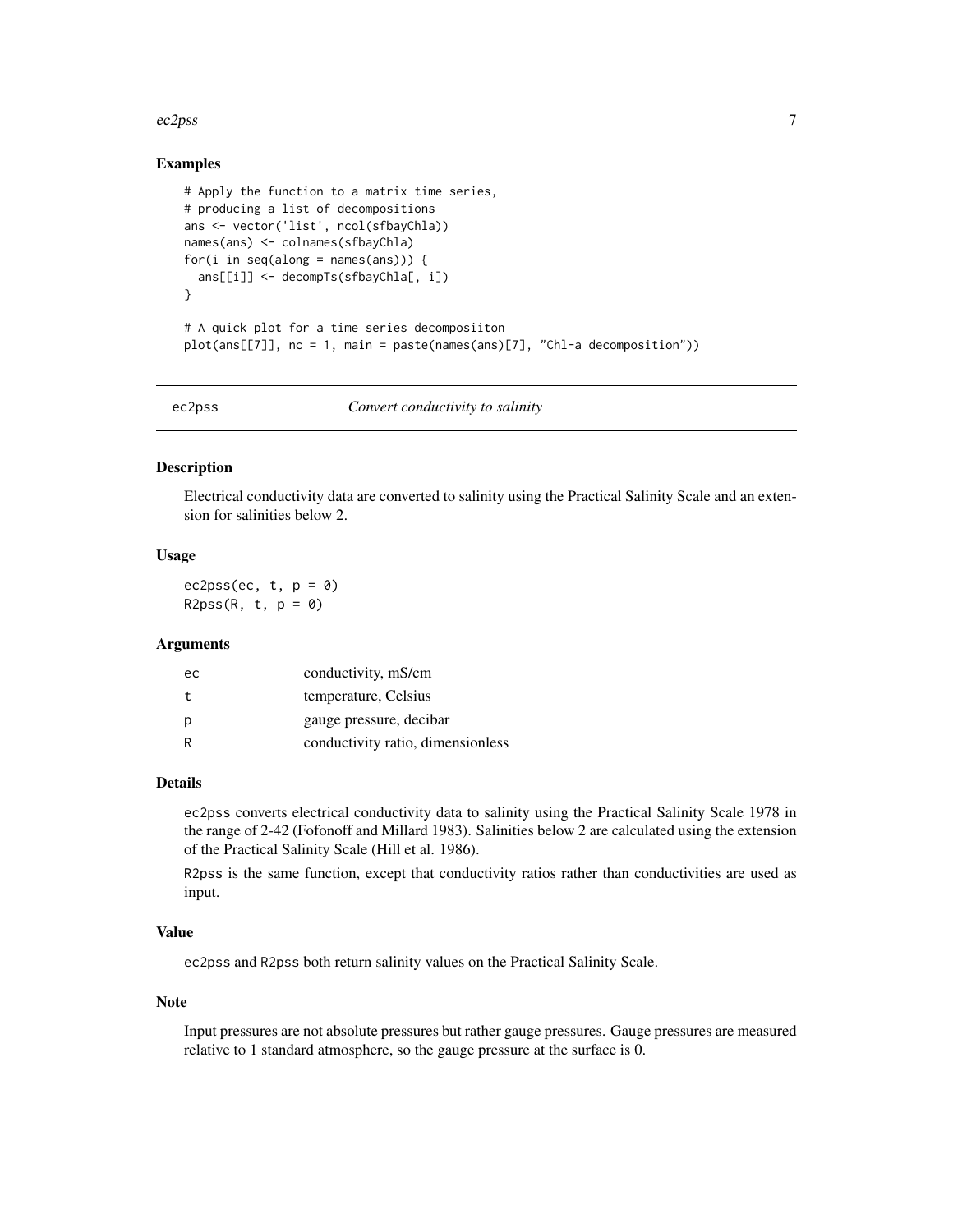<span id="page-7-0"></span>Fofonoff N.P. and Millard Jr R.C. (1983) *Algorithms for Computation of Fundamental Properties of Seawater.* UNESCO Technical Papers in Marine Science 44. UNESCO, Paris, 53 p.

Hill K.D., Dauphinee T.M. and Woods D.J. (1986) The extension of the Practical Salinity Scale 1978 to low salinities. *IEEE Journal of Oceanic Engineering* 11, 109-112.

#### Examples

```
# Check values from Fofonoff and Millard (1983):
R = c(1, 1.2, 0.65)t = c(15, 20, 5)p = c(0, 2000, 1500)R2pss(R, t, p) # 35.000 37.246 27.995
# Repeat calculation with equivalent conductivity values by setting
# ec <- R * C(35, 15, 0):
ec = c(1, 1.2, 0.65) * 42.9140ec2pss(ec, t, p) # same results
```
<span id="page-7-1"></span>

eof *Empirical orthogonal functions*

#### **Description**

Finds and rotates empirical orthogonal functions (EOFs, or principal components).

#### Usage

eof(x, n)

#### Arguments

| a numeric object of class "matrix" or "data. frame", with no NA values |
|------------------------------------------------------------------------|
| number of EOFs to retain for rotation                                  |

# Details

This function is basically just a wrapper for prcomp followed by promax and is meant to facilitate routine examination of variability modes in collections of time series. For the usage intended in this package, each row of x usually will be an observation for a specific time or time period. Each column will be a specific location—the most common usage—but can also be seasons of the year (Jassby et al. 1999) or even a combination of seasons and depth layers (Jassby et al. 1990). First, eigenvalues are found by singular value decomposition of the *correlation* matrix. [eofNum](#page-8-1) can be used to help choose n. The first n EOFs are then rotated using the [promax](#page-0-0) method with power  $m = 2$ (Richman 1986). Hannachi et al. (2007) give a detailed discussion of this exploratory approach with emphasis on meteorological data.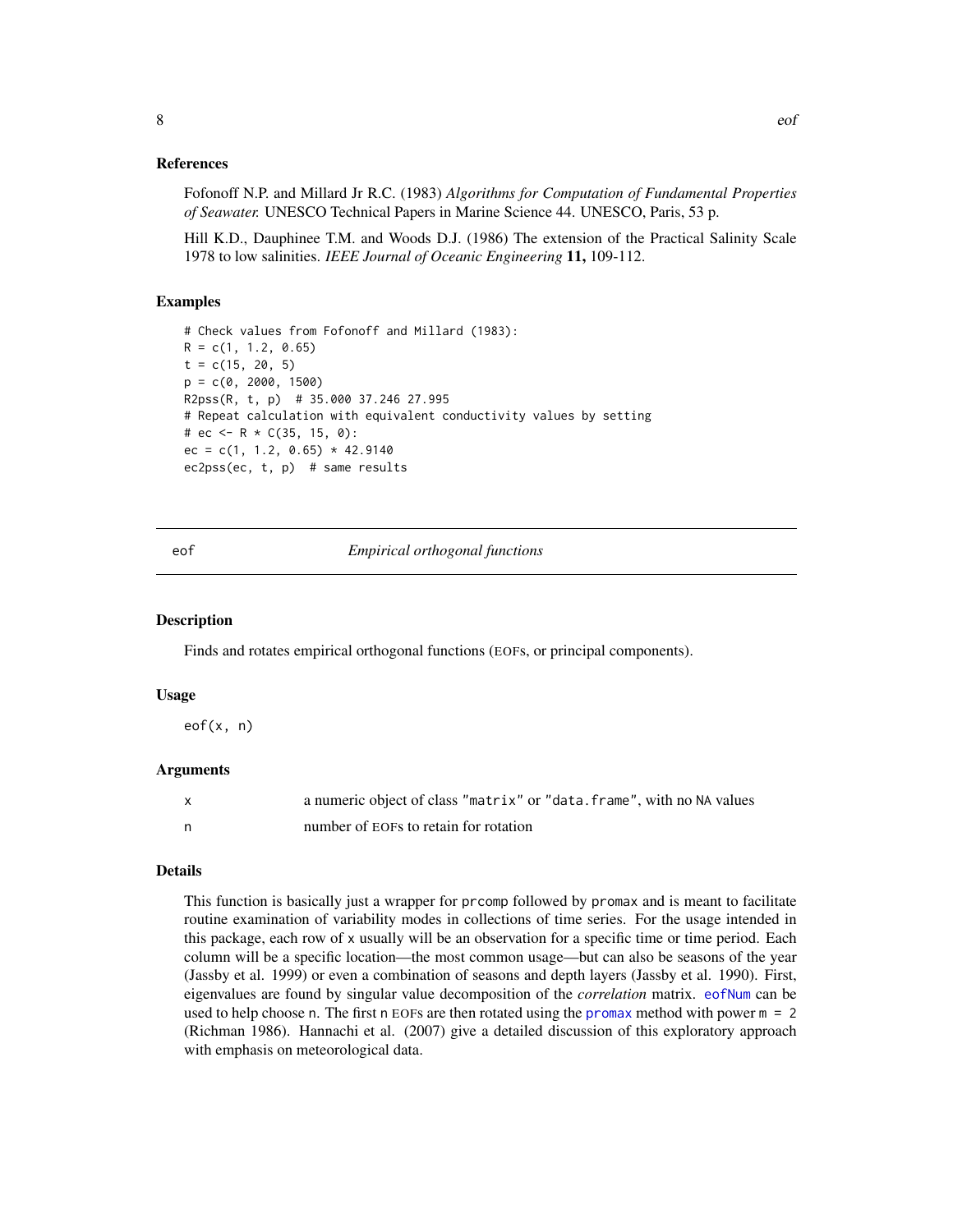#### <span id="page-8-0"></span>eofNum 9

# Value

A list with the following members:

| <b>REOF</b> | a data frame with rotated EOFs                                     |
|-------------|--------------------------------------------------------------------|
| amplitude   | a data frame with amplitude time series of REOFS                   |
| eigen.pct   | all eigenvalues of correlation matrix as percent of total variance |
| variance    | variance explained by retained EOFs                                |

#### References

Hannachi, A., Jolliffe, I.T., and Stephenson, D.B. (2007) Empirical orthogonal functions and related techniques in atmospheric science: A review. *International Journal of Climatology* 27, 1119–1152.

Jassby, A.D., Powell, T.M., and Goldman, C.R. (1990) Interannual fluctuations in primary production: Direct physical effects and the trophic cascade at Castle Lake, California (USA). *Limnology and Oceanography* 35, 1021–1038.

Jassby, A.D., Goldman, C.R., Reuter, J.E., and Richards, R.C. (1999) Origins and scale dependence of temporal variability in the transparency of Lake Tahoe, California-Nevada. *Limnology and Oceanography* 44, 282–294.

Richman, M. (1986) Rotation of principal components. *Journal of Climatology* 6, 293–335.

#### See Also

[eofNum](#page-8-1), [eofPlot](#page-10-1), [monthCor](#page-30-1), [ts2df](#page-30-2)

#### Examples

```
# Create an annual matrix time series
chla1 <- aggregate(sfbayChla, 1, mean, na.rm = TRUE)
chla1 <- chla1[, 1:12] # remove stations with missing years
# eofNum (see examples) suggests n = 1
eof(chla1, 1)
```
<span id="page-8-1"></span>eofNum *Assess significance of eigenvalues*

#### Description

Plots the eigenvalue spectrum (scree plot) for the correlation matrix of a space-time field of observations. Useful for deciding how many empirical orthogonal functions (EOFs, or principal components) to retain for rotation.

#### Usage

```
eofNum(x, distr = c("normal", "lognormal"), n = nrow(x), reps = 10000)
ruleN(n, p, type = c("normal", "lognormal"), reps = 10000)
```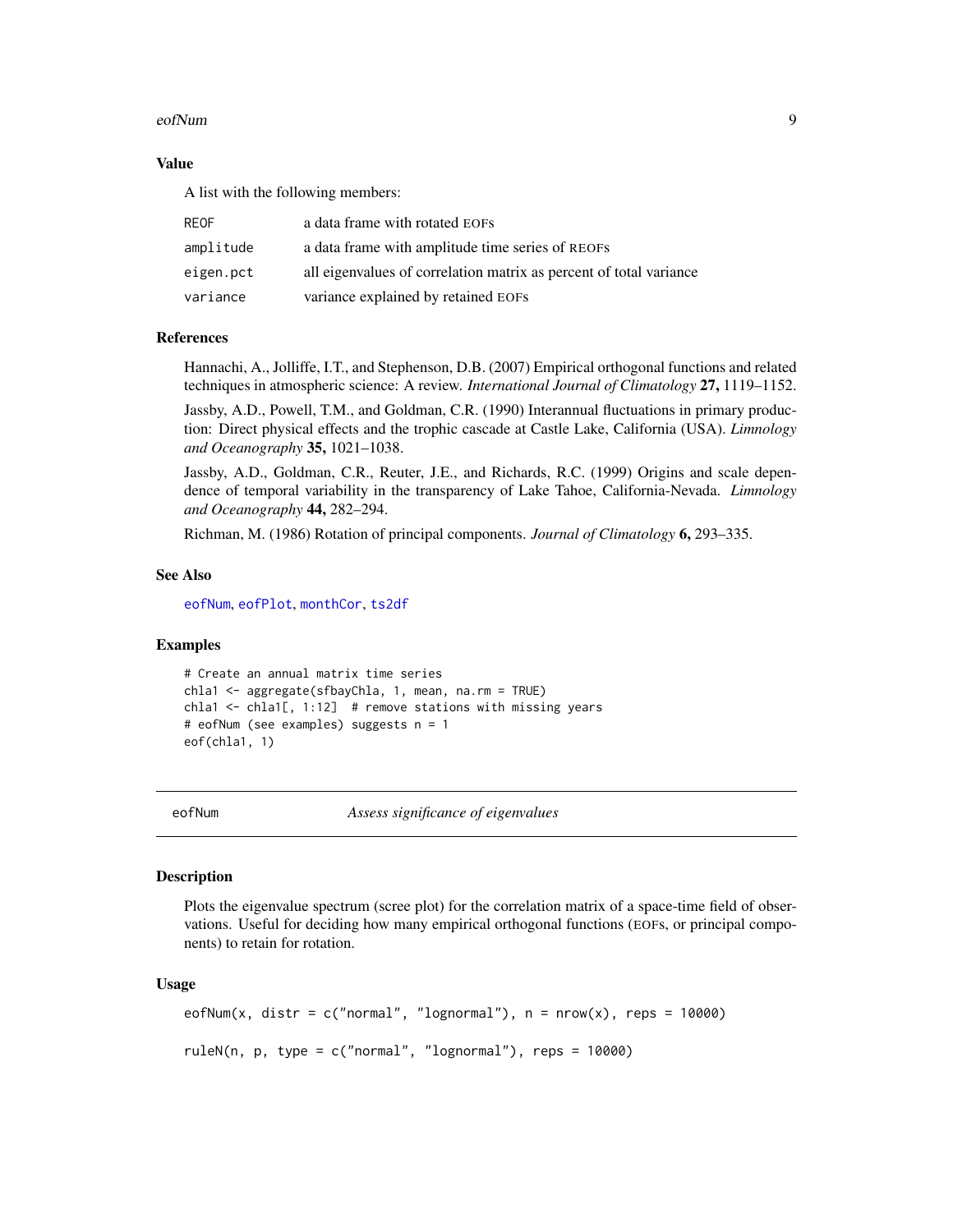#### <span id="page-9-0"></span>Arguments

| distr, type<br>suspected distribution of data<br>n<br>ple size $(n \leq nrow(x))$<br>number of repetitions to use for rule N<br>reps<br>number of columns in data<br>p | x | an object of class "data. frame" or "matrix", with no missing values           |
|------------------------------------------------------------------------------------------------------------------------------------------------------------------------|---|--------------------------------------------------------------------------------|
|                                                                                                                                                                        |   |                                                                                |
|                                                                                                                                                                        |   | number of independent observations in the sample, also known as effective sam- |
|                                                                                                                                                                        |   |                                                                                |
|                                                                                                                                                                        |   |                                                                                |

#### Details

Computes singular values of the correlation matrix for a space-time field represented as a data frame or matrix of observations x locations. The eigenvalue variances are plotted against eigenvalue number, and the cumulative variance as % of total is plotted over each eigenvalue. The approximate 0.95 confidence limits are depicted for each eigenvalue, using North et al.'s (1982) rule of thumb. The significance of each eigenvalue is also estimated using *rule N* (Overland and Preisendorfer 1982), which repeatedly computes eigenvalues of the correlation matrix for an  $n \times p$  matrix of a random variable and returns the 0.95 quantiles. The dist determines the distribution for the random variable. ruleN is not normally called directly.

Both North's rule-of-thumb and rule N as calculated here by default ignore any autocorrelation in the data and are therefore lenient in accepting the significance of eigenvalues. Their findings should therefore be taken as upper limits to the number of significant eigenvalues. If the autocorrelation structure is assessed separately and can be expressed in terms of effective sample size (e.g., Thiebaux and Zwiers 1984), then n can be set equal to this number. The default is to assume that the effective and actual sample sizes are the same.

# Value

A plot (and corresponding object of class "ggplot").

#### References

North, G., Bell, T., Cahalan, R., and Moeng, F. (1982) Sampling errors in the estimation of empirical orthogonal functions. *Monthly Weather Review* 110, 699–706.

Overland, J.E. and Preisendorfer, R.W. (1982). A significance test of principal components applied to a cyclone climatology. *Monthly Weather Review* 110, 1–4.

Thiebaux H.J. and Zwiers F.W. (1984) The interpretation and estimation of effective sample sizes. *Journal of Climate and Applied Meteorology* 23, 800–811.

# See Also

[eof](#page-7-1), [interpTs](#page-11-1), [monthCor](#page-30-1), [eofPlot](#page-10-1)

# Examples

```
# Create an annual time series data matrix from sfbay chlorophyll data
chla1 <- aggregate(sfbayChla, 1, mean, na.rm = TRUE) # average over each year
chla1 <- chla1[, 1:12] # remove stations with missing years
```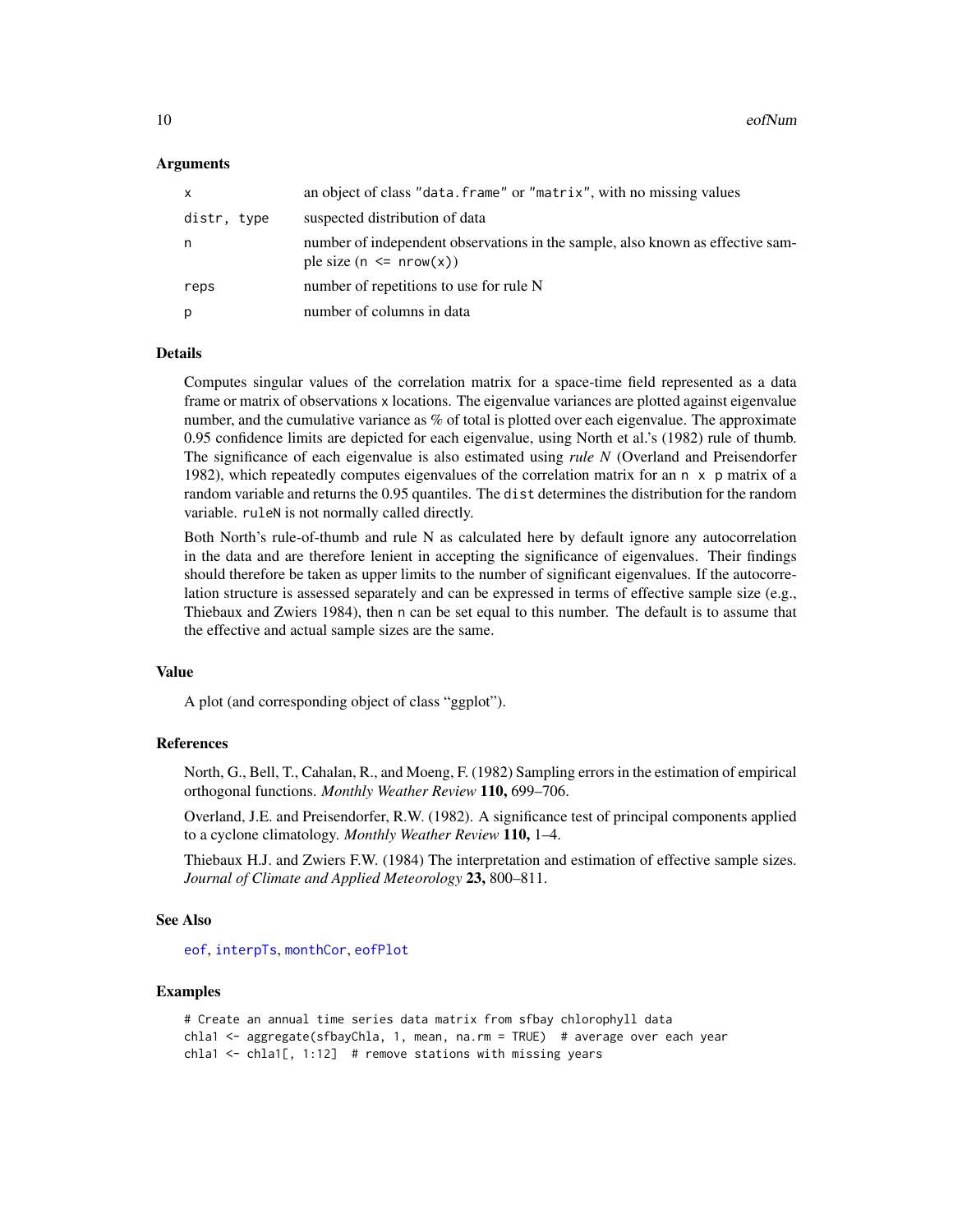#### <span id="page-10-0"></span>eofPlot 11

```
eofNum(chla1, distr = 'lognormal', reps = 2000)
# These stations appear to act as one with respect to chlorophyll
# variability on the annual scale.
```
<span id="page-10-1"></span>

#### eofPlot *Plot results of an EOF analysis*

# **Description**

Plots the rotated empirical orthogonal functions or amplitude time series resulting from [eof](#page-7-1).

# Usage

 $eofPlot(x, type = c('coef', 'amp'), rev = FALSE, ord = FALSE)$ 

#### Arguments

| X    | result of the function eof                                   |
|------|--------------------------------------------------------------|
| type | whether the EOF coefficients or amplitudes should be plotted |
| rev  | if TRUE, coefficients and amplitudes are multiplied by $-1$  |
| ord  | if TRUE, coefficients are ordered by size                    |

# **Details**

When the columns of the original data have a natural order, such as stations along a transect or months of the year, there may be no need to reorder the EOF coefficients. But if there is no natural order, such as when columns represents disparate sites around the world, the plot can be more informative if coefficients are ordered by size (ord = TRUE).

Coefficients and amplitudes for a given EOF may be more easily interpreted if rev = TRUE, because the sign of the first coefficient is arbitrarily determined and all the other signs follow from that choice.

The vertical guide lines at 0.2 and 0.35 are meant to reflect the Monte Carlo studies of Richman and Gong (1999): "For investigators who do not wish to reproduce a part of the Monte Carlo analysis for their research, the most general rule of thumb is that if there is a sufficient sample size, a correlation-based PC loading value of [plus or minus] 0.2-0.35 will likely suffice to separate the hyperplane out..." 'Sufficient sample size' in this case refers to  $n > 50$ .

# Value

A plot of the EOF coefficients or amplitudes (and corresponding object of class "ggplot").

#### References

Richman, M. and Gong, X. (1999) Relationships between the definition of the hyperplane width to the fidelity of principal component loading patterns. *Journal of Climate* 12, 1557–1576.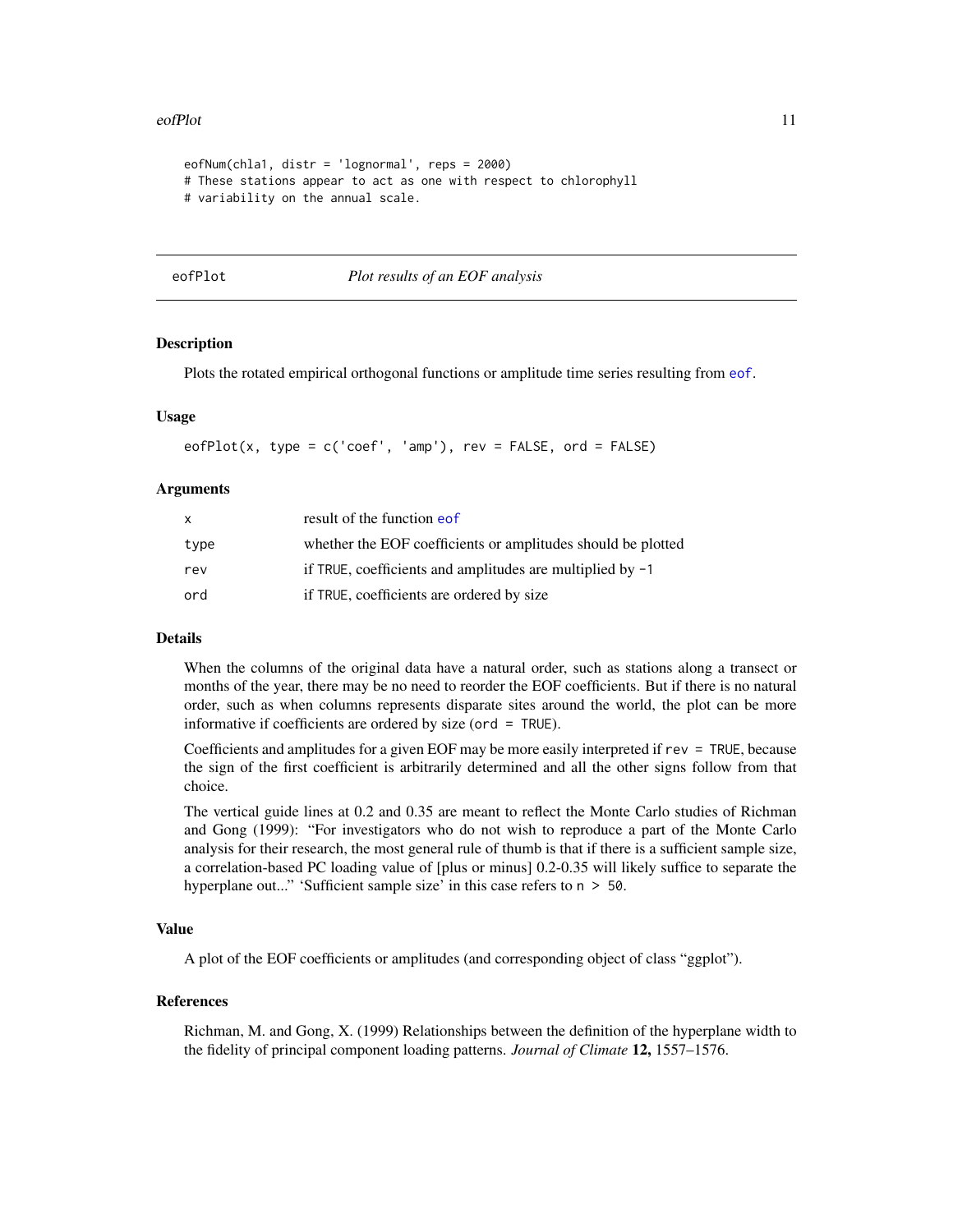#### <span id="page-11-0"></span>See Also

[eof](#page-7-1)

#### Examples

```
# Create an annual matrix time series
chla1 <- aggregate(sfbayChla, 1, mean, na.rm = TRUE)
chla1 \le chla1[, 1:12] # remove stations with missing years
# eofNum (see examples) suggests n = 1
e1 \leftarrow eof(chla1, n = 1)eofPlot(e1, type = 'coef')
eofPlot(e1, type = 'amp')
```
<span id="page-11-1"></span>interpTs *Interpolate or substitute missing time series values*

# **Description**

Imterpolates or substitutes missing data in a time series for gaps up to a specified size.

# Usage

```
interpTs(x, type = c("linear", "series.median", "series.mean", "cycle.median",
  "cycle.mean"), gap = NULL)
```
#### Arguments

| $\mathsf{x}$ | object of class "ts" or "mts"           |
|--------------|-----------------------------------------|
| type         | method of interpolation or substitution |
| gap          | maximum gap to be replaced              |

# Details

When type = "linear", the function performs linear interpolation of any NA runs of length smaller than or equal to gap. When gap = NULL, gaps of any size will be replaced. Does not change leading or trailing NA runs. This interpolation approach is best for periods of low biological activity when sampling is routinely suspended.

When type = "series.median" or "series.mean", missing values are replaced by the overall median or mean, respectively. This may be desirable when missing values are not allowed but one wants, for example, to avoid spurious enhancement of trends.

When type = "cycle.median" or type = "cycle.mean", missing values are replaced by the median or mean, respectively, for the same cycle position (i.e., same month, quarter, etc., depending on the frequency). This may give more realistic series than using the overall mean or median.

Intended for time series but first three types will work with any vector or matrix. Matrices will be interpolated by column.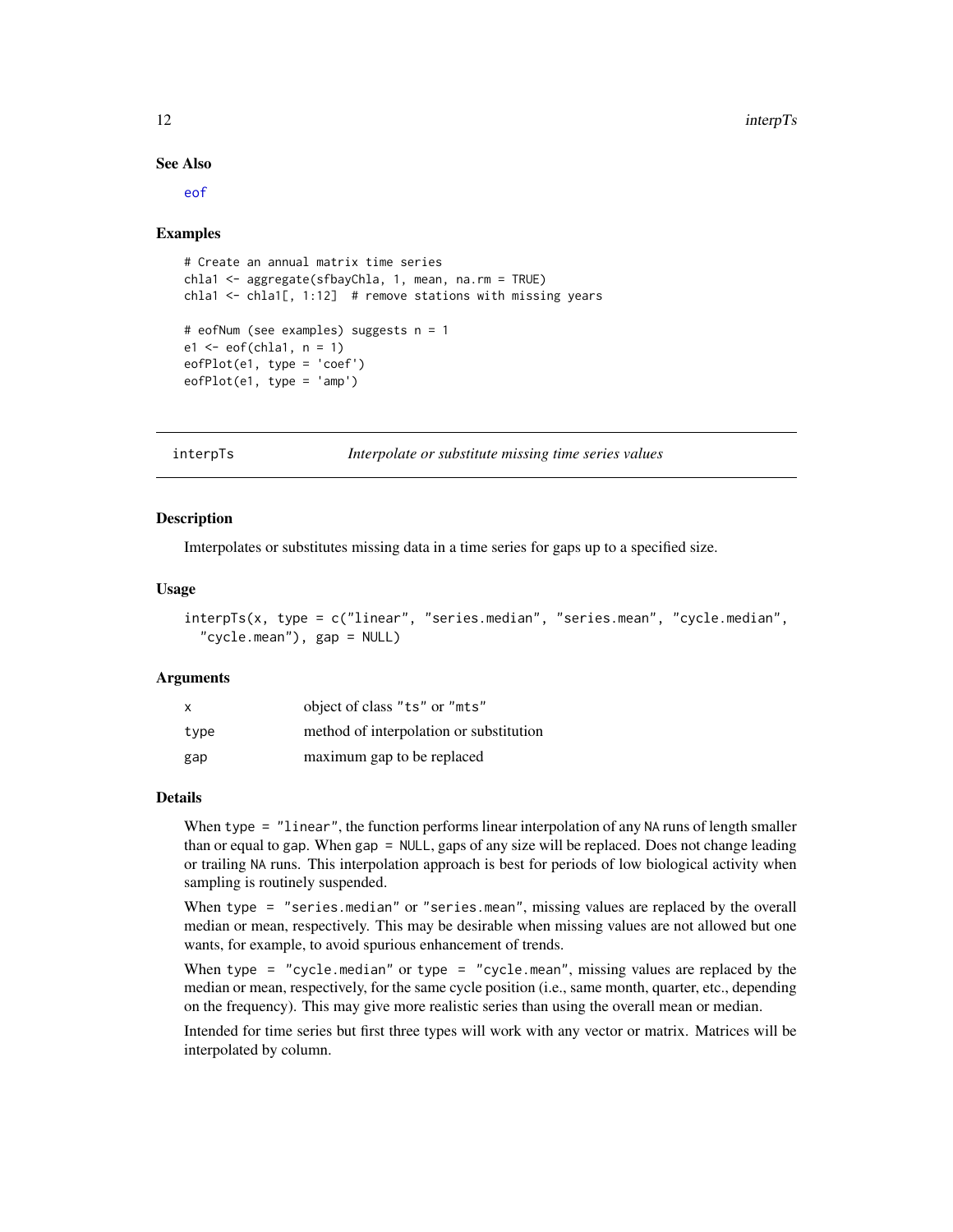#### <span id="page-12-0"></span>layOut 13

# Value

The time series with some or all missing values replaced.

# See Also

[decompTs](#page-4-1)

# Examples

```
### Interpolate a vector time series and highlight the imputed data
chl27 <- sfbayChla[, 's27']
x1 \le interpTs(chl27, gap = 3)
plot(x1, col = 'red')lines(chl27, col = 'blue')
x2 \le - interpTs(chl27, type = "series.median", gap = 3)
plot(x2, col = 'red')lines(chl27, col = 'blue')
### Interpolate a matrix time series and plot results
x3 \le interpTs(sfbayChla, type = "cycle.mean", gap = 1)
plot(x3[, 1:10], main = "SF Bay Chl-a\n(gaps of 1 month replaced)")
```
layOut *Arrange a group of saved plots*

#### **Description**

Lays out plots on a grid, with flexible choice of the relative dimensions for each plot. Individual plots must be objects of class "ggplot".

# Usage

layOut(...)

# Arguments

... A series of 3-element lists, each containing the name of a saved plot of class "ggplot", the sequence of grid numbers of the rows, and the sequence of grid numbers of the columns that will be occupied by that plot.

#### Details

The position of each plot is determined by the beginning row and column numbers. The relative size of each plot is determined by the sequence lengths of row and column numbers. The total grid size of the graph is determined automatically by the grid numbers used for individual plots. Some manual adjustment of the graphics window may be necessary to get proper aspect ratios and prevent text from overlapping.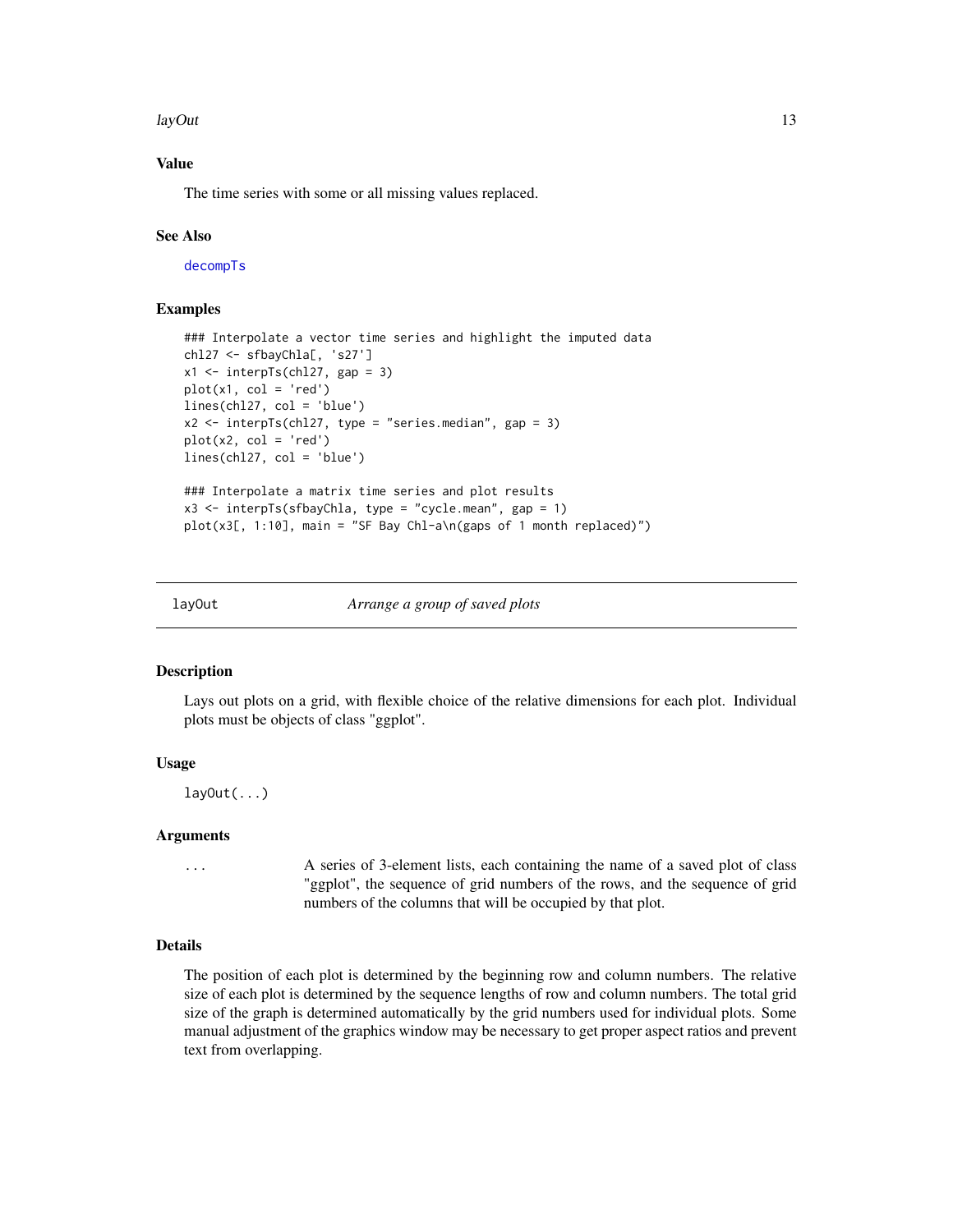# Value

A graph containing all the given plots.

#### Examples

```
ch127 = sfbayChla[, 's27']g1 <- plotTsTile(chl27, legend.title = 'Chl log-anomaly',
    square=FALSE)
g2 <- seasonTrend(chl27, plot = TRUE, legend = TRUE)
g3 <- plotSeason(chl27, num.era = 3,
    ylab = expression(paste('Chl-', italic(a), ', ', mu*g~L^{-1})))
## quartz("", 10, 6) # e.g., in mac os x, or:
## grid.newpage() # to re-use existing plot window
layOut(list(g1, 1:2, 1:6), list(g2, 1:2, 7:10), list(g3, 3:5, 1:8))
```
<span id="page-13-1"></span>mannKen *Mann-Kendall test and the Sen slope*

#### Description

Applies Kendall's tau test for the significance of a monotonic time series trend (Mann 1945). Also calculates the Sen slope as an estimate of this trend.

#### Usage

mannKen(x, plot = FALSE, type =  $c("slope", "pot", "tau"), order = FALSE)$ 

#### Arguments

| x     | A time series vector or matrix.                        |
|-------|--------------------------------------------------------|
| plot  | Should the trends be plotted when x is of class "mts"? |
| type  | Type of trend to be plotted                            |
| order | Should the plotted trends be ordered by size?          |

# Details

The Sen slope (alternately, Theil or Theil-Sen slope)—the median slope joining all pairs of observations is expressed both by quantity per unit time and percent of the mean quantity per unit time. The fraction of missing slopes involving the first and last fifths of the data are provided so that the appropriateness of the slope estimate can be assessed and results flagged. Other results are used for further analysis by other functions.

If plot = TRUE, then either the Sen slope, the Sen slope as a percent of the mean, or Kendall's tau are plotted, along with an indication of *p-*value and fraction of missing slopes joining the first and last fifths of the data. Only the last two types make sense when the variables in x have different units.

<span id="page-13-0"></span>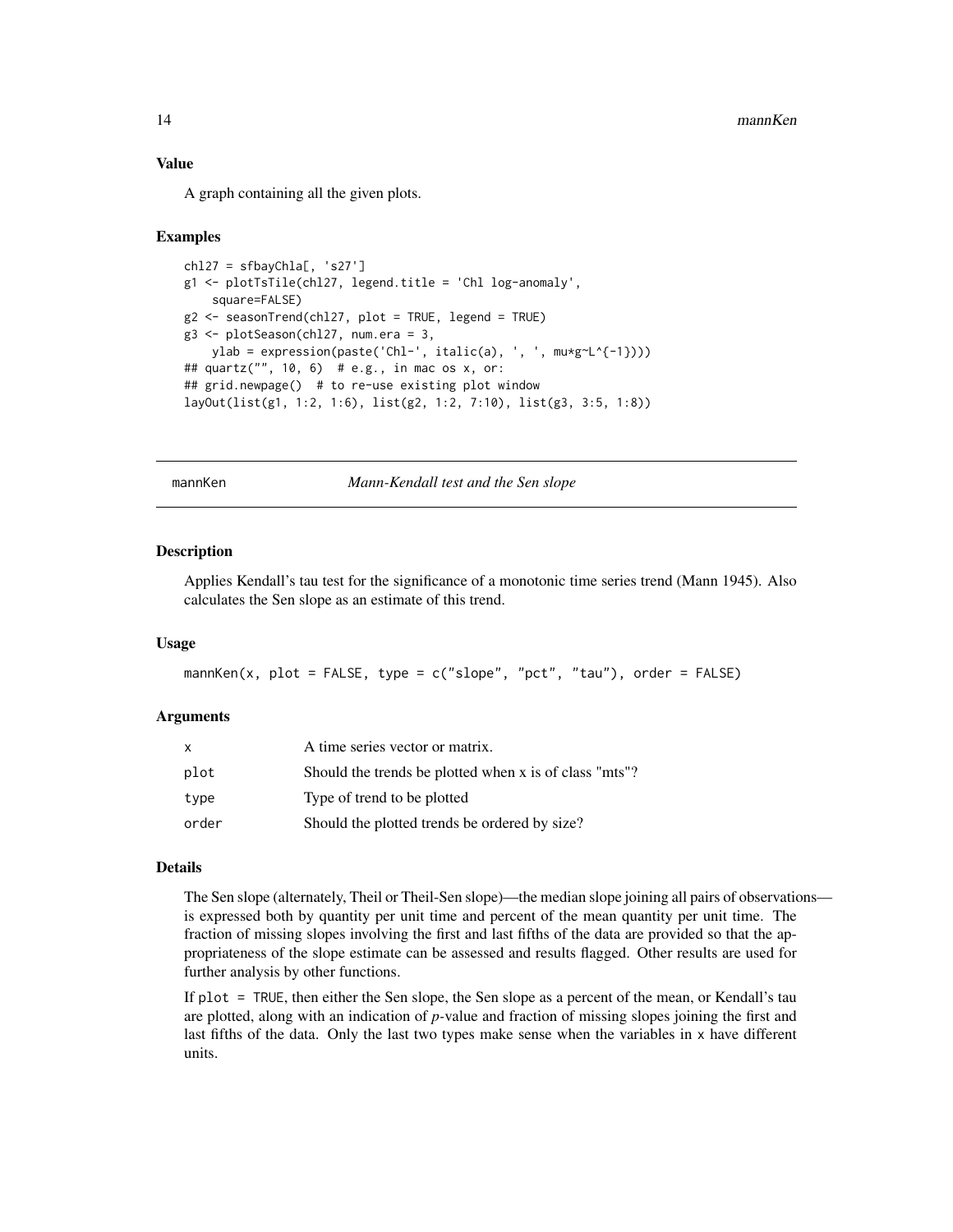#### <span id="page-14-0"></span> $\text{mts2ts}$  15

# Value

A list with the following members:

| sen.slope     | Sen slope.                                                        |
|---------------|-------------------------------------------------------------------|
| sen.slope.pct | Sen slope as percent of mean.                                     |
| p.value       | Significance of slope.                                            |
| S             | Kendall's S.                                                      |
| varS          | Variance of S.                                                    |
| miss          | Fraction of missing slopes connecting first and last fifths of x. |

#### **Note**

The varS calculation is based on kensen in the USGS library for S-PLUS (Slack et al. 2003).

# References

Mann, H.B. (1945) Nonparametric tests against trend. *Econometrica* 13, 245–259.

Slack, J.R., Lorenz, D.L., and others (2003) *USGS library for S-PLUS for Windows.* Open-File Report 03-357, U.S. Geological Survey.

# See Also

[seaKen](#page-24-1), [seasonTrend](#page-26-1), [tsSub](#page-33-1)

# Examples

```
tsp(Nile) # an annual time series
mannKen(Nile)
y <- sfbayChla
y1 <- interpTs(y, gap=1) # interpolate single-month gaps only
y2 <- aggregate(y1, 1, mean, na.rm=FALSE)
mannKen(y2)
mannKen(y2, plot=TRUE)
mannKen(y2, plot=TRUE, type='pct')
mannKen(y2, plot=TRUE, type='tau', order=TRUE)
```
<span id="page-14-1"></span>mts2ts *Converts matrix to vector time series for various analyses*

#### Description

First aggregates multivariate matrix time series by year. Then converts to a vector time series in which "seasons" correspond to these annnualized values for the original variables.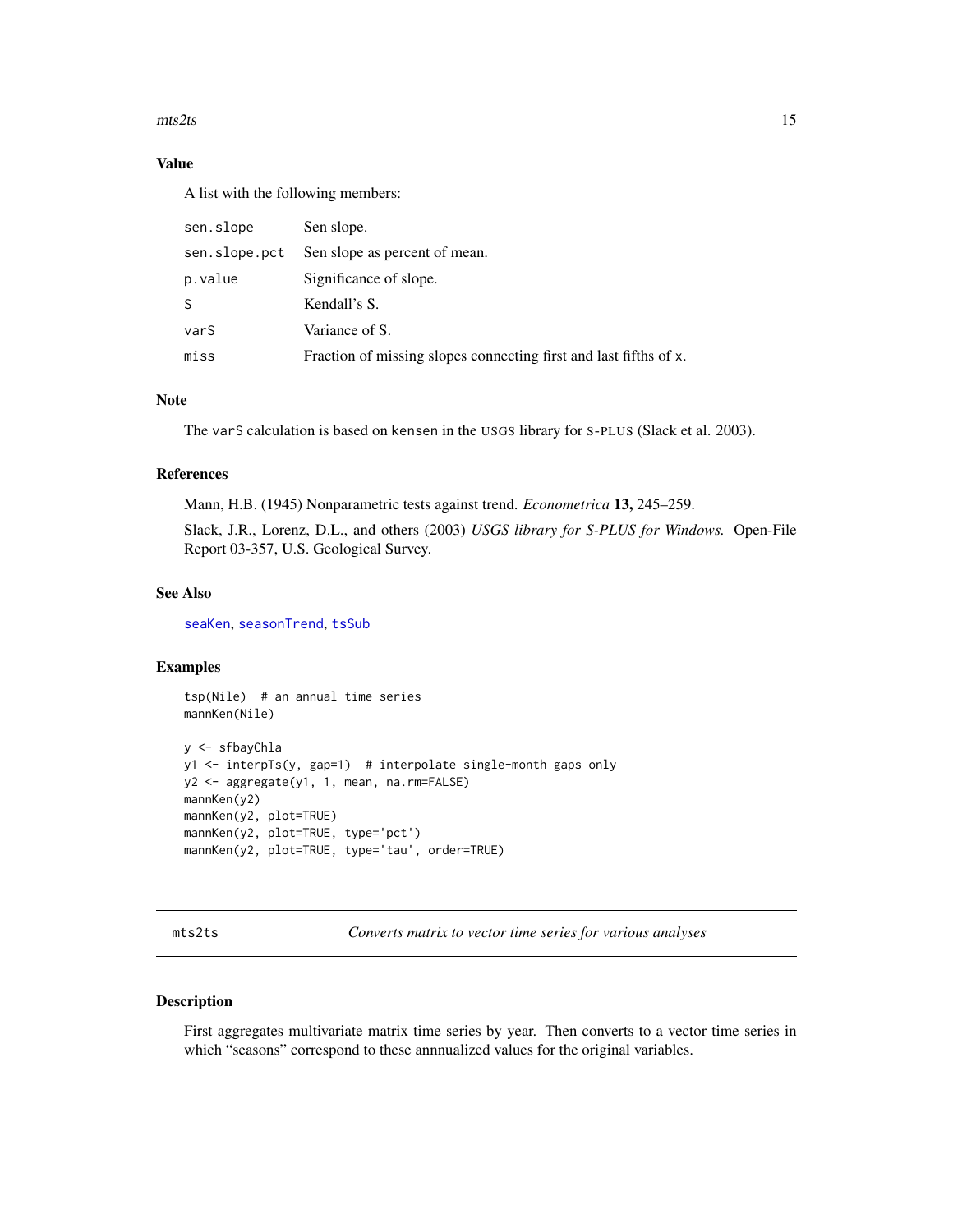#### Usage

 $mts2ts(x, seas = 1:frequency(x), na.rm = FALSE)$ 

#### Arguments

|       | An object of class "mts"                                        |
|-------|-----------------------------------------------------------------|
| seas  | Numeric vector of seasons to aggregate in original time series. |
| na.rm | Should missing data be ignored when aggregating?                |

# Details

The seas parameter enables focusing the subsequent analysis on seasons of special interest, or to ignore seasons where there are too many missing data. The function can be used in conjunction with seaKen to conduct a Regional Kendall trend analysis. Sometimes just plotting the resulting function can be useful for exploring a spatial transect over time.

# Value

A vector time series

# See Also

[seaKen](#page-24-1)

# Examples

```
## Quick plot a spatial transect of chlorophyll a during the
## spring bloom period (Feb-Apr) for each year.
y <- mts2ts(sfbayChla, seas = 2:4)
plot(y, type = 'n')
abline(v = 1978:2010, col = 'lightgrey')
lines(y, type = 'h')
```
oxySol *Dissolved oxygen at saturation*

# Description

Finds dissolved oxygen concentration in equilibrium with water-saturated air.

# Usage

 $oxySol(t, S, P = NULL)$ 

<span id="page-15-0"></span>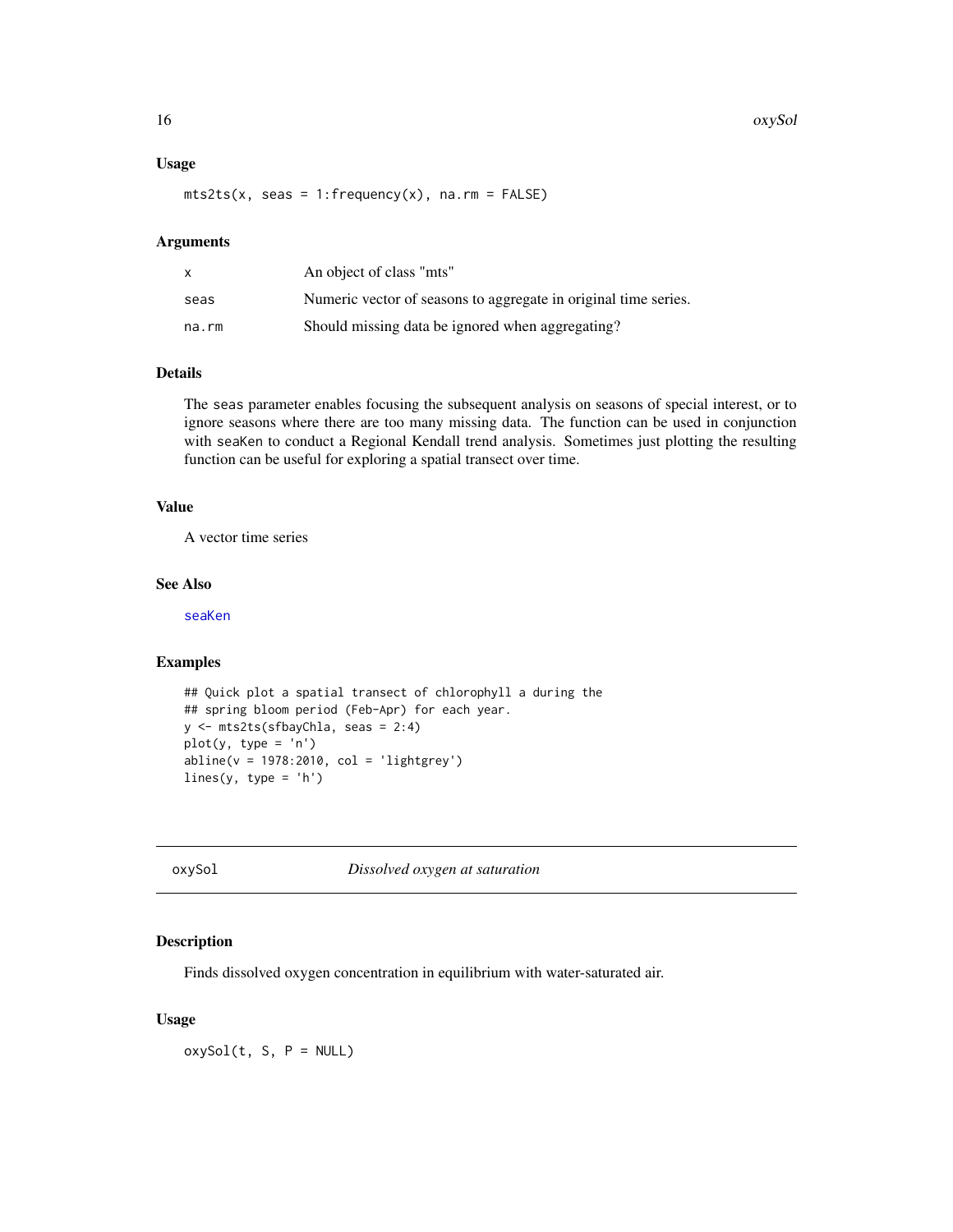#### <span id="page-16-0"></span>phenoAmp 2012 17

#### Arguments

|    | temperature, degrees C                    |
|----|-------------------------------------------|
| -S | salinity, on the Practical Salinity Scale |
|    | pressure, atm                             |

#### Details

Calculations are based on the approach of Benson and Krause (1984), using Green and Carritt's (1967) equation for dependence of water vapor partial pressure on t and S. Equations are valid for temperature in the range 0-40 C and salinity in the range 0-40.

#### Value

Dissolved oxygen concentration in mg/L at 100% saturation. If  $P = NULL$ , saturation values at 1 atm are calculated.

#### References

Benson, B.B. and Krause, D. (1984) The concentration and isotopic fractionation of oxygen dissolved in fresh-water and seawater in equilibrium with the atmosphere. *Limnology and Oceanography* 29, 620-632.

Green, E.J. and Carritt, D.E. (1967) New tables for oxygen saturation of seawater. *Journal of Marine Research* 25, 140-147.

#### Examples

# Convert DO into % saturation for 1-m depth at Station 32. # Use convention of expressing saturation at 1 atm.  $sfb1$  <- subset(sfbay, depth == 1 & stn == 32) dox.pct <- with(sfb1, 100 \* dox/oxySol(temp, sal)) summary(dox.pct)

<span id="page-16-1"></span>phenoAmp *Phenological amplitude*

#### **Description**

Finds various measures of the amplitude of the annual cycle, or of some specified month range.

#### Usage

```
## S4 method for signature 'ts'
phenoAmp(x, \text{mon-range} = c(1, 12))## S4 method for signature 'zoo'
phenoAmp(x, mon-range = c(1, 12))
```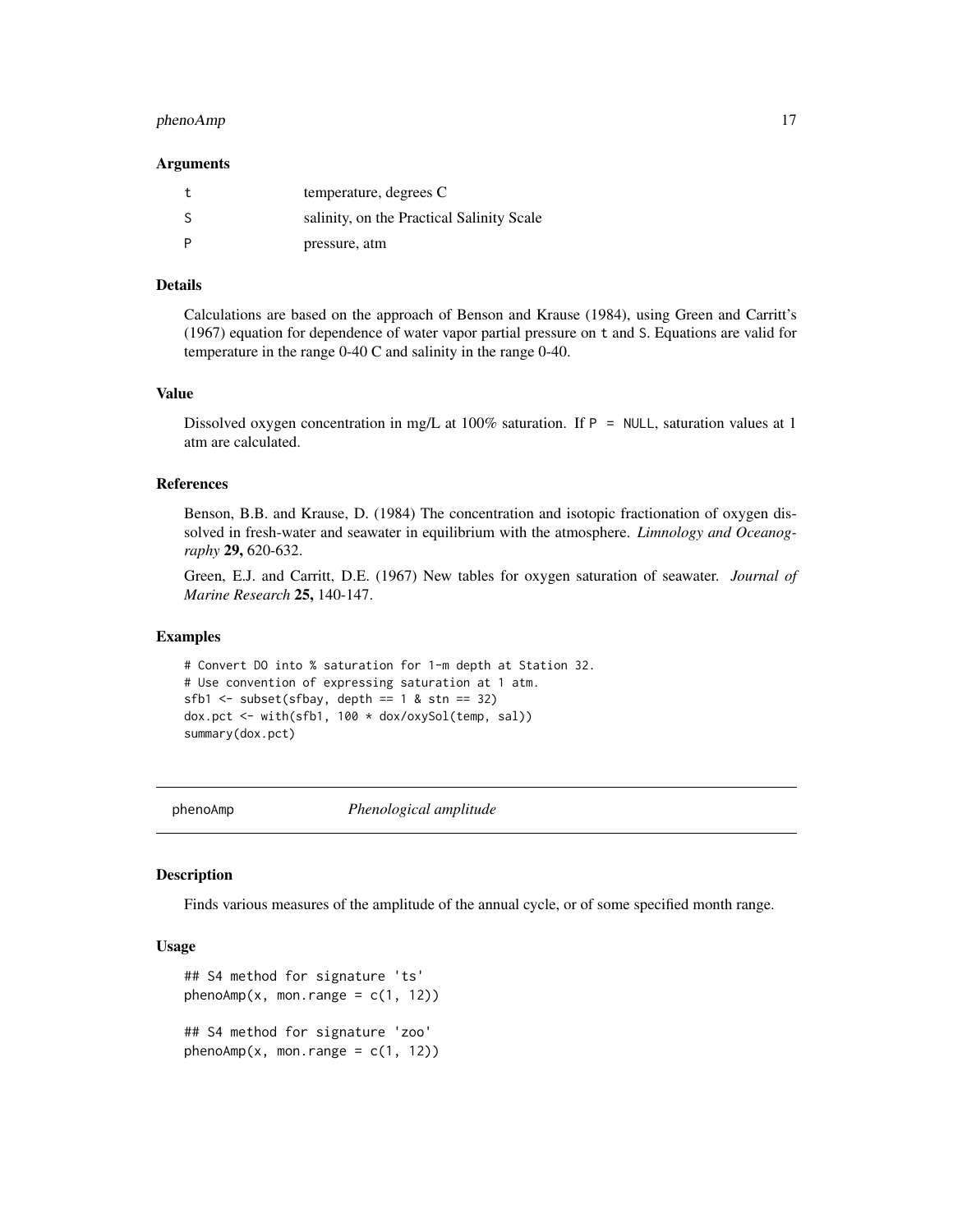#### <span id="page-17-0"></span>Arguments

|           | A monthly time series, or a class "zoo" object.                      |
|-----------|----------------------------------------------------------------------|
| mon.range | A vector of two numbers specifying the month range to be considered. |

#### Details

phenoAmp gives three measures of the amplitude of a seasonal cycle: the range, the range divided by the mean, and the standard deviation divided by the mean, i.e., the coefficient of variation.

These measures can be restricted to a subset of the year by giving the desired range of month numbers. This can be useful for isolating measures of, say, the spring and autumn phytoplankton blooms in temperate waters. In the case of a monthly time series, a non-missing value is required for every month or the result will be NA, so using a period shorter than one year can also help avoid any months that are typically not covered by the sampling program. Similarly, in the case of dated observations, a shorter period can help avoid times of sparse data.

[tsMake](#page-31-1) can be used to produce "ts" and "zoo" objects suitable as arguments to this function.

#### Value

A data frame.

# References

Cloern, J.E. and Jassby, A.D. (2008) Complex seasonal patterns of primary producers at the land-sea interface. *Ecology Letters* 11, 1294–1303.

#### See Also

[phenoPhase](#page-18-1), [tsMake](#page-31-1)

#### Examples

```
y <- sfbayChla[, 's27']
p2 \le - phenoAmp(y)
p2
apply(p2, 2, mean, na.rm=TRUE)
phenoAmp(y, c(1, 6))
```
phenoAmp-methods *Methods for Function phenoAmp*

# **Description**

Finds various measures of the amplitude of the annual cycle.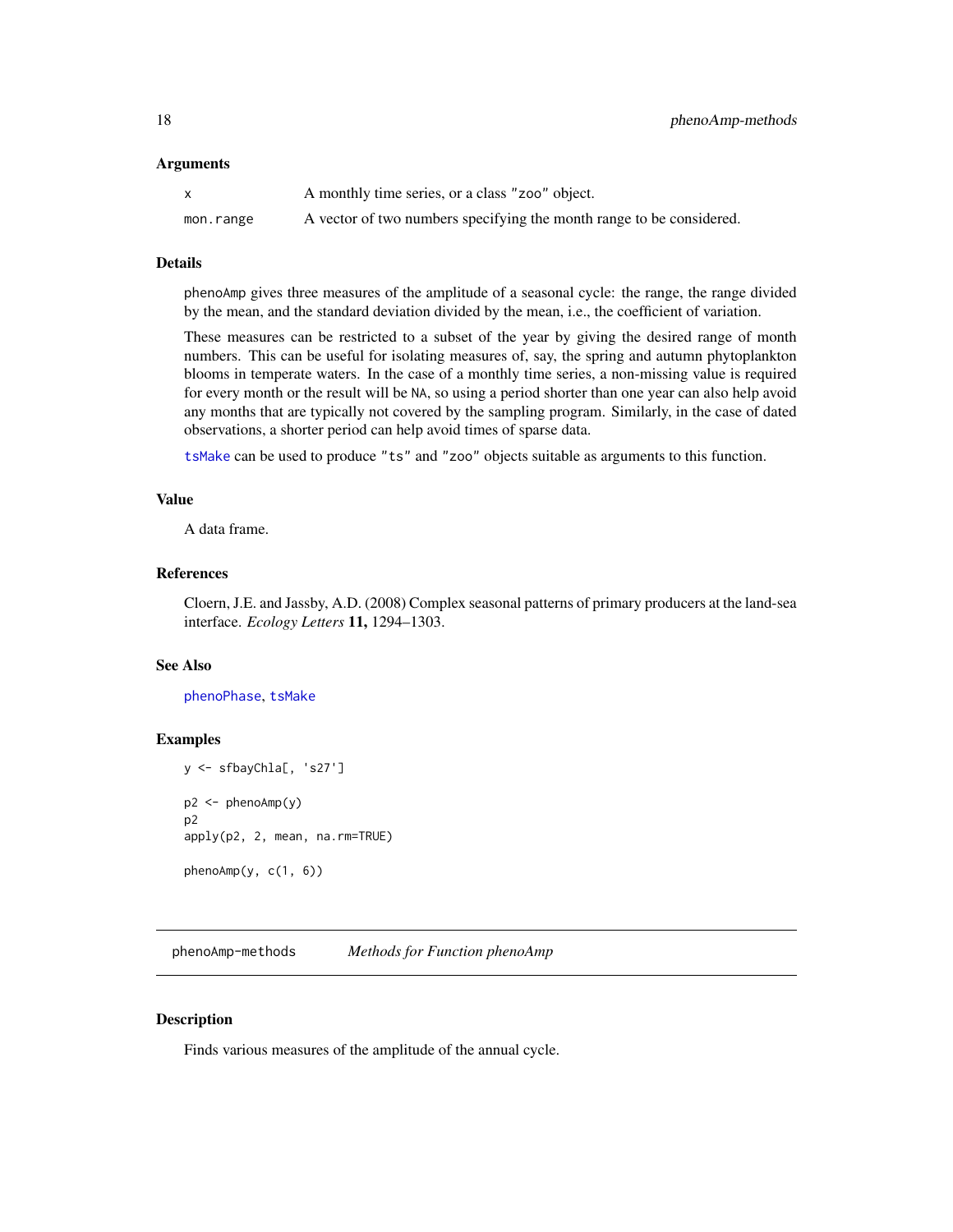#### <span id="page-18-0"></span>phenoPhase 19

#### Methods

 $signature(x = "ts")$  See phenoAmp, ts-method  $signature(x = "zoo")$  See phenoAmp, zoo-method

<span id="page-18-1"></span>

phenoPhase *Phenological phase*

#### **Description**

Finds various measures of the phase of the annual cycle, or of some specified month range.

#### Usage

## S4 method for signature 'ts'  $phenoPhase(x, mon-range = c(1, 12), ...)$ ## S4 method for signature 'zoo'

phenoPhase(x, mon.range =  $c(1, 12)$ , out =  $c('date', 'doy', 'julian'), ...)$ 

#### Arguments

| X         | A monthly time series, or a class "zoo" object.                      |
|-----------|----------------------------------------------------------------------|
| mon.range | A vector of two numbers specifying the month range to be considered. |
| out       | The form of the output.                                              |
| $\cdots$  | Additional arguments to be passed for changing integration defaults. |

#### Details

phenoPhase gives three measures of the phasing of a seasonal cycle: the time of the maximum (Cloern and Jassby 2008), the *fulcrum* or center of gravity, and the weighted mean month (Colebrook 1979). The latter has sometimes been referred to in the literature as "centre of gravity", but it is not actually the same. These measures differ in their sensitivity to changes in the seasonal pattern, and therefore also in their susceptibility to sampling variability. The time of maximum is the most sensitive, the weighted mean the least.

These measures can be restricted to a subset of the year by giving the desired range of month numbers. This can be useful for isolating measures of, say, the spring and autumn phytoplankton blooms in temperate waters. In the case of a monthly time series, a non-missing value is required for every month or the result will be NA, so using a period shorter than one year can also help avoid any months that are typically not covered by the sampling program. Similarly, in the case of dated observations, a shorter period can help avoid times of sparse data.

The measures are annum-centric, i.e., they reflect the use of calendar year as the annum, which may not be appropriate for cases in which important features occur in winter and span two calendar years. Such cases can be handled by lagging the time series by an appropriate number of months, or by subtracting an appropriate number of days from the individual dates.

[tsMake](#page-31-1) can be used to produce "ts" and "zoo" objects suitable as arguments to this function.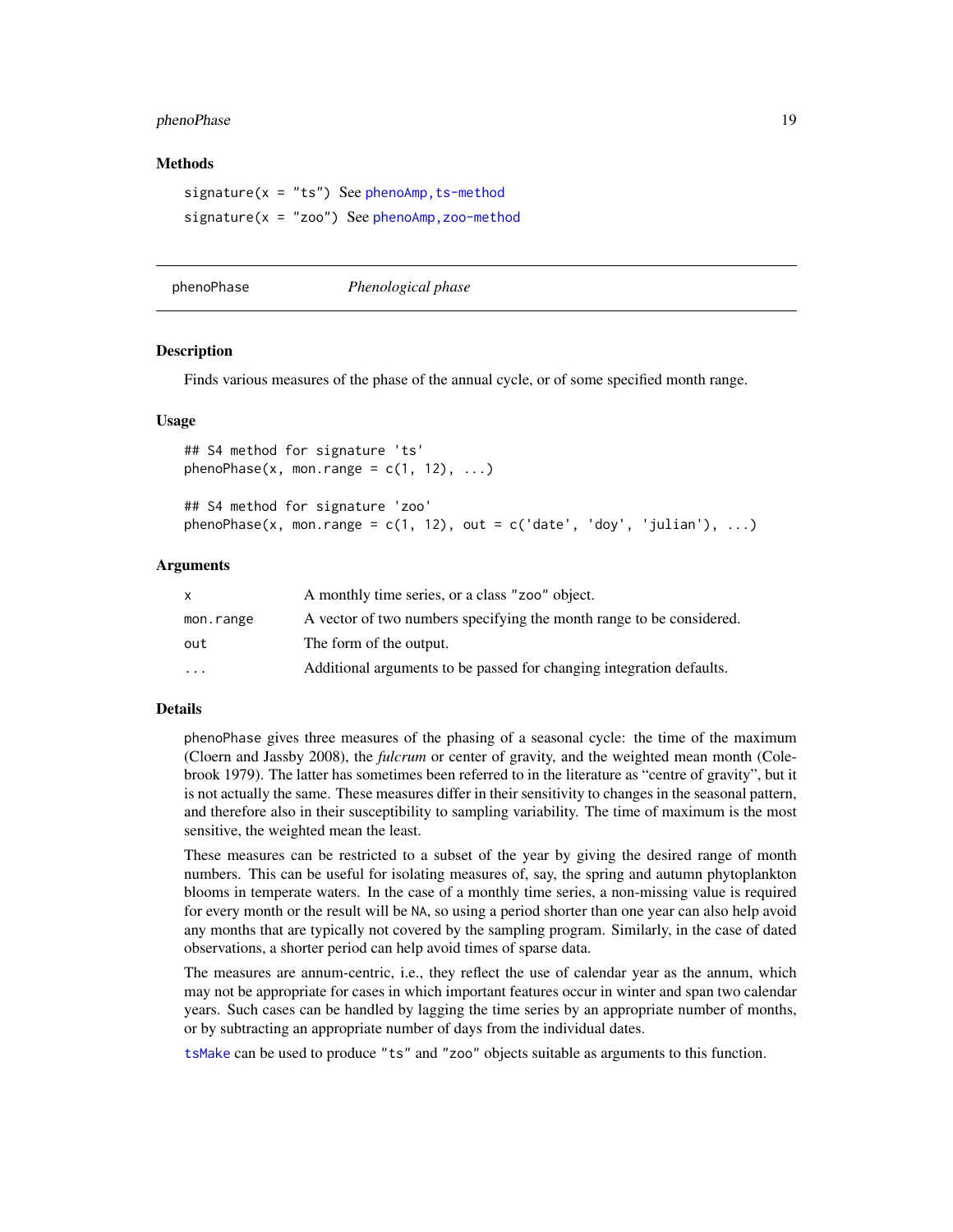# <span id="page-19-0"></span>20 phenoPhase-methods **phenoPhase-methods**

The default parameters used for the integrate function in phenoPhase may fail for certain datasets. Try increasing the number of subdivisions above its default of 100 by adding, for example, subdivisions = 1000 to the arguments of phenoPhase.

#### Value

A data frame. In the case of monthly time series, the results are all given as decimal months of the year. In the case of dated observations, the results can be dates, day of the year, or julian day with an origin of 1970-01-01, depending on the option out.

# References

Cloern, J.E. and Jassby, A.D. (2008) Complex seasonal patterns of primary producers at the land-sea interface. *Ecology Letters* 11, 1294–1303.

Colebrook, J.M. (1979) Continuous plankton records - seasonal cycles of phytoplankton and copepods in the North Atlantic ocean and the North Sea. *Marine Biology* 51, 23–32.

#### See Also

[phenoAmp](#page-16-1), [tsMake](#page-31-1)

#### Examples

```
# ts example
y <- sfbayChla[, 's27']
p1 <- phenoPhase(y)
p1
apply(p1, 2, sd, na.rm=TRUE) # max.mon > fulcrum > mean.wt
phenoPhase(y, c(3, 10))
# zoo example
sfb \leq wqData(sfbay, c(1,3,4), 5:12, site.order = TRUE, type = "wide",
  time.format = \text{"%m} \times \text{d} \times \text{Y"}y \le -tsMake(sfb, focus = 'chl', layer = c(0, 5), type = 'zoo')
phenoPhase(y[, 's27'])
```
phenoPhase-methods *Methods for Function phenoPhase*

#### Description

Finds various measures of the phase of the annual cycle.

# Methods

signature( $x = "ts"$ ) See phenoPhase, ts-method  $signature(x = "zoo")$  See phenoPhase, zoo-method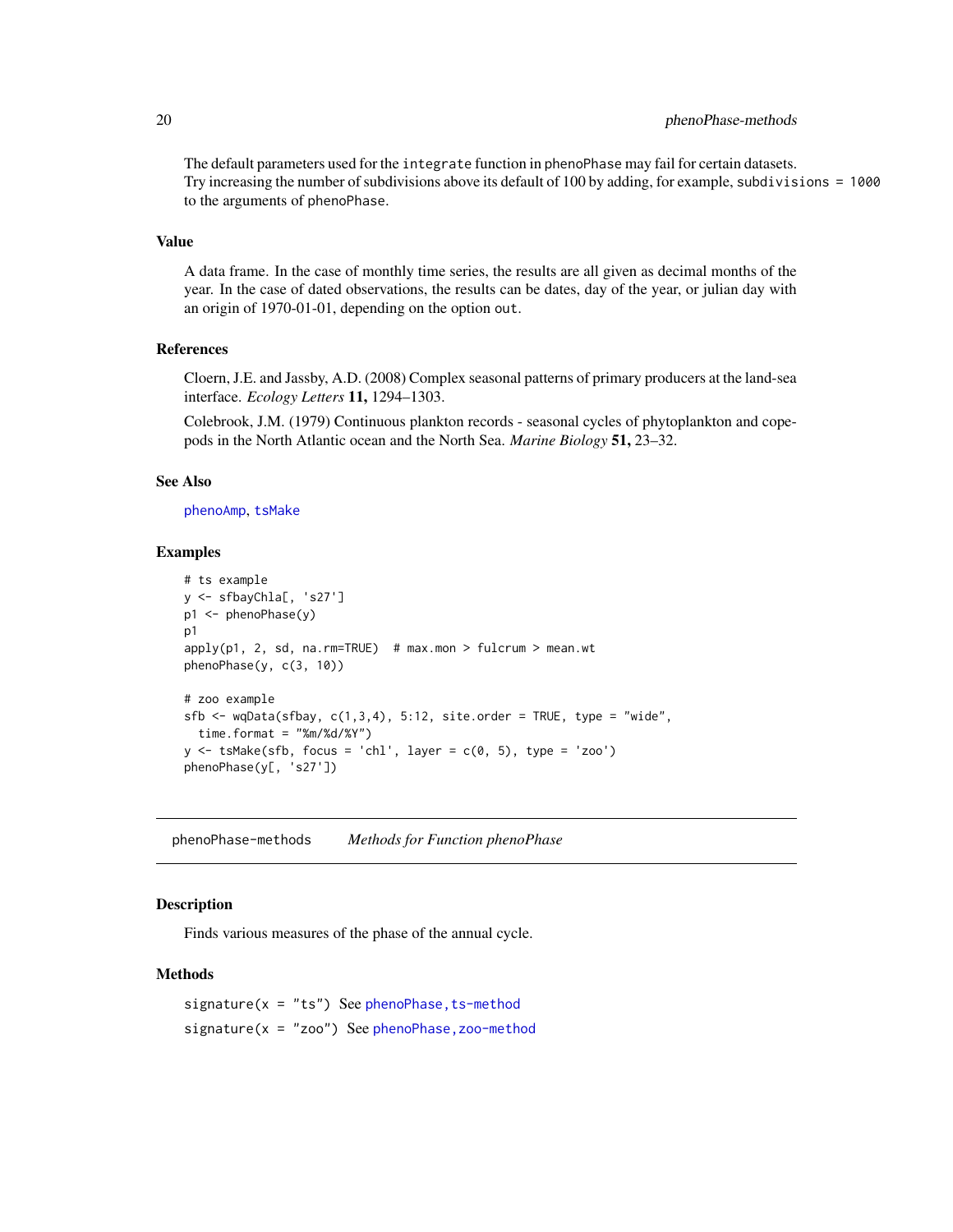<span id="page-20-1"></span><span id="page-20-0"></span>

# Description

Divides the time range for a monthly time series into different eras and plots composites of seasonal pattern. Can also plot each month separately for the entire record.

#### Usage

```
plotseason(x, type = c("by.era", "by.month"), num.era = 4,same.plot = TRUE, ylab = NULL, num.col = 3)
```
# Arguments

| x         | Monthly time series                                               |
|-----------|-------------------------------------------------------------------|
| type      | Plot seasonal pattern by era, or each month for the entire record |
| num.era   | Integer number of eras, or vector of era year breaks              |
| same.plot | Should eras be plotted by month?                                  |
| vlab      | Optional character string label for y-axis                        |
| num.col   | Number of columns when plotted "by.month"                         |

# Details

If num.era is an integer, the time range is divided into that many equal eras; otherwise, the time range is divided into eras determined by the num.era vector of years. When plotted "by.era" and same.plot = FALSE, the composite patterns are plotted in a horizontal row for easier comparison, which limits the number of periods that can be examined. Boxes based on fewer than half of the maximum possible years available are outlined in red. If same.plot =  $TRUE$ , a single plot is produced with era boxplots arranged by month. When plotted "by.month", values for each month are first converted to standardized anomalies, i.e., by subtraction of long-term mean and division by standard deviation. As always, and especially with these plots, experiment with the device aspect ratio and size to get the clearest information.

#### Value

A plot (and the corresponding object of class "ggplot").

#### Author(s)

A. Jassby and A. Malkassian

#### See Also

[decompTs](#page-4-1), [seasonTrend](#page-26-1)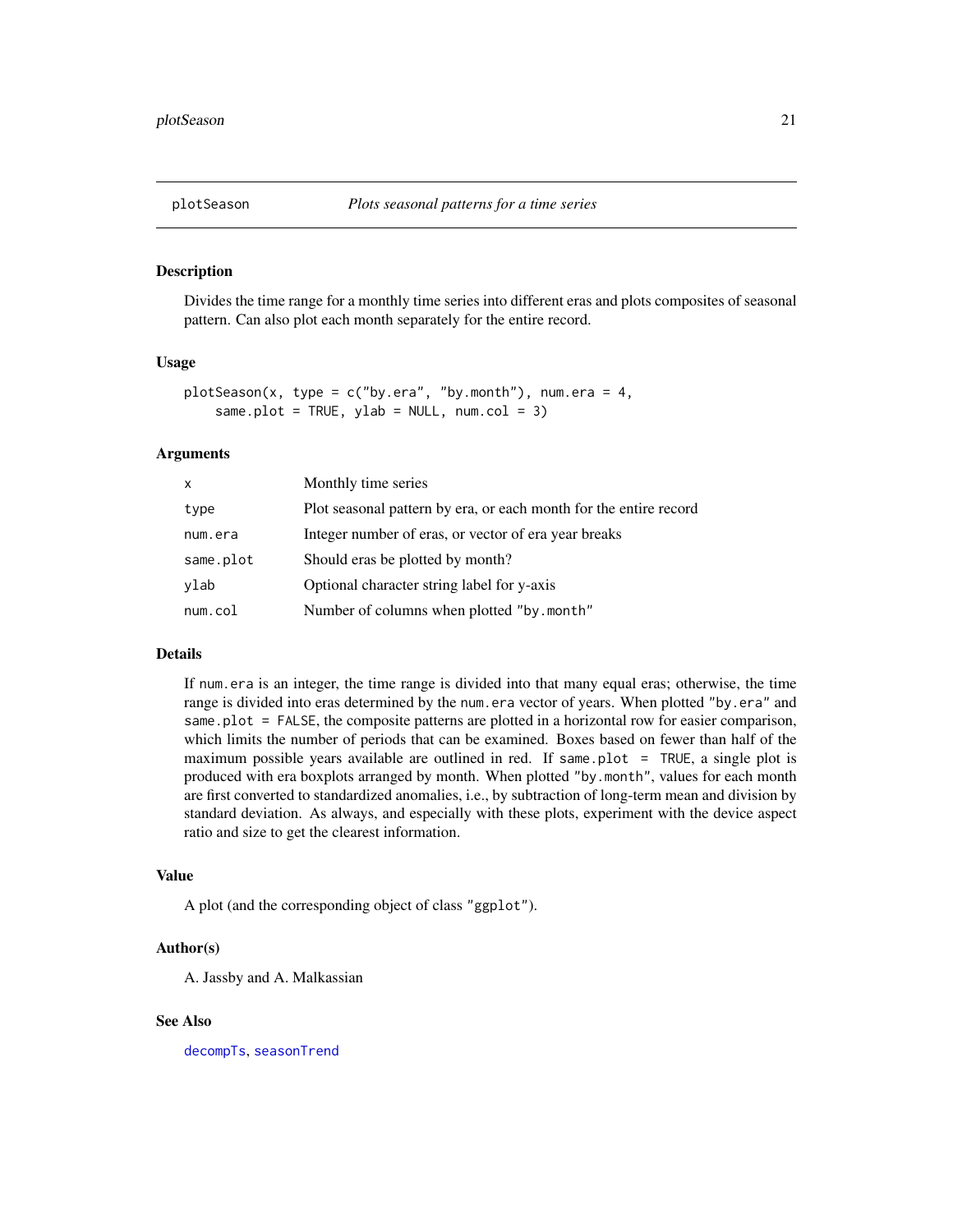### Examples

```
chl27 <- sfbayChla[, 's27']
plotSeason(chl27, num.era = c(1978, 1988, 1998, 2008), ylab = 'Stn 27 Chl-a')
plotSeason(chl27, num.era = 3, same.plot = FALSE, ylab = 'Stn 27 Chl-a')
plotSeason(chl27, "by.month", ylab = 'Stn 27 Chl-a')
```
plotTs *Time series plot*

# Description

Creates line plot of vector or matrix time series, including any data surrounded by NAs as additional points.

#### Usage

 $plotTs(x, xlab, ylab, dot.size = 1, plot. order = colnames(x),$  $stripuabels = columns(x), ...$ 

#### Arguments

| $\mathsf{x}$ | matrix or vector time series                                      |
|--------------|-------------------------------------------------------------------|
| xlab         | optional x-axis label                                             |
| ylab         | optional y-axis label                                             |
| dot.size     | size of dots representing isolated data points                    |
| plot.order   | column names of matrix time series, possibly in a different order |
| strip.labels | labels for individual time series plots                           |
|              | additional options                                                |

#### Details

The basic time series line plot ignores data points that are adjacent to missing data, i.e., not directly connected to other observations. This can lead to an uninformative plot when there are many missing data. If one includes both a point and line plot, the resulting graph can be cluttered and difficult to decipher. plotTs avoids both extremes, plotting only isolated points as well as lines joining adjacent observations.

Options are passed to the underlying facet\_wrap function in ggplot2. The main ones of interest are ncol for setting the number of plotting columns and scales = "free\_y" for allowing the y scales of the different plots to be independent.

# Value

A plot or plots and corresponding object of class "ggplot".

<span id="page-21-0"></span>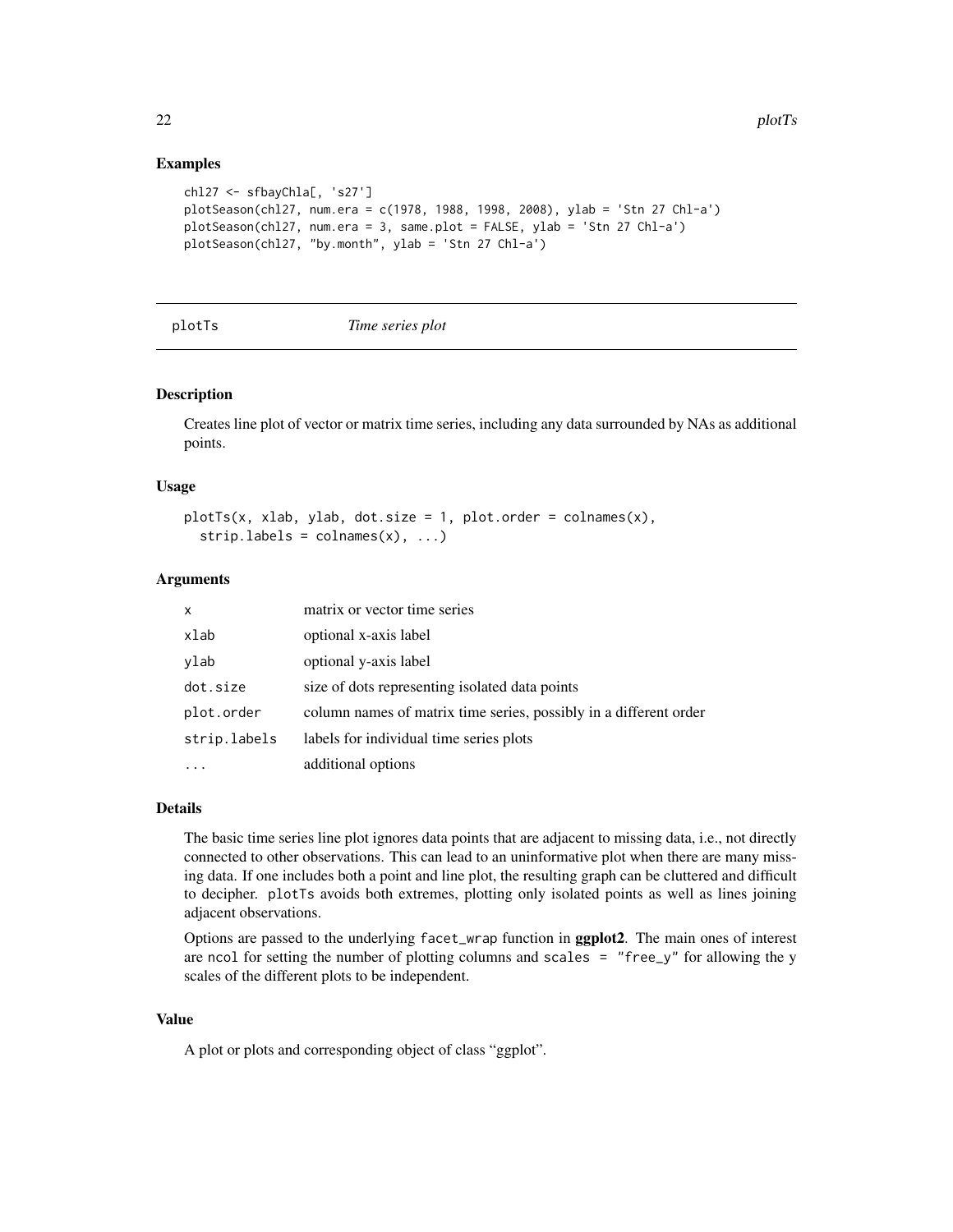# <span id="page-22-0"></span>plotTsAnom 23

#### See Also

[plotTsAnom](#page-22-1)

#### Examples

```
### Chlorophyll at 6 stations in SF Bay
chl <- sfbayChla[, 1:6]
plotTs(chl, ylab = 'Chl-a', strip.labels = paste('Station',
  substring(colnames(chl), 2, 3)), ncol = 2)
```
<span id="page-22-1"></span>

plotTsAnom *Anomaly plot of time series*

# Description

Series are illustrated by vertical lines extending from individual data values to the long-term mean. The axes are not scaled in any way. Anomaly plots are useful for visualizing shifts in time series levels.

#### Usage

```
plotTsAnom(x, xlab, ylab, plot.order = colnames(x),
  stripuabels = columns(x), ...
```
#### Arguments

| x            | matrix or vector time series                                      |
|--------------|-------------------------------------------------------------------|
| xlab         | optional x-axis label                                             |
| ylab         | optional y-axis label                                             |
| plot.order   | column names of matrix time series, possibly in a different order |
| strip.labels | labels for individual time series plots                           |
|              | additional options                                                |

# Details

Options are passed to the underlying facet\_wrap function in ggplot2. The main ones of interest are ncol for setting the number of plotting columns and scales  $=$  "free\_y" for allowing the y scales of the different plots to be independent.

# Value

A plot and corresponding object of class "ggplot".

# See Also

[plotTs](#page-21-1)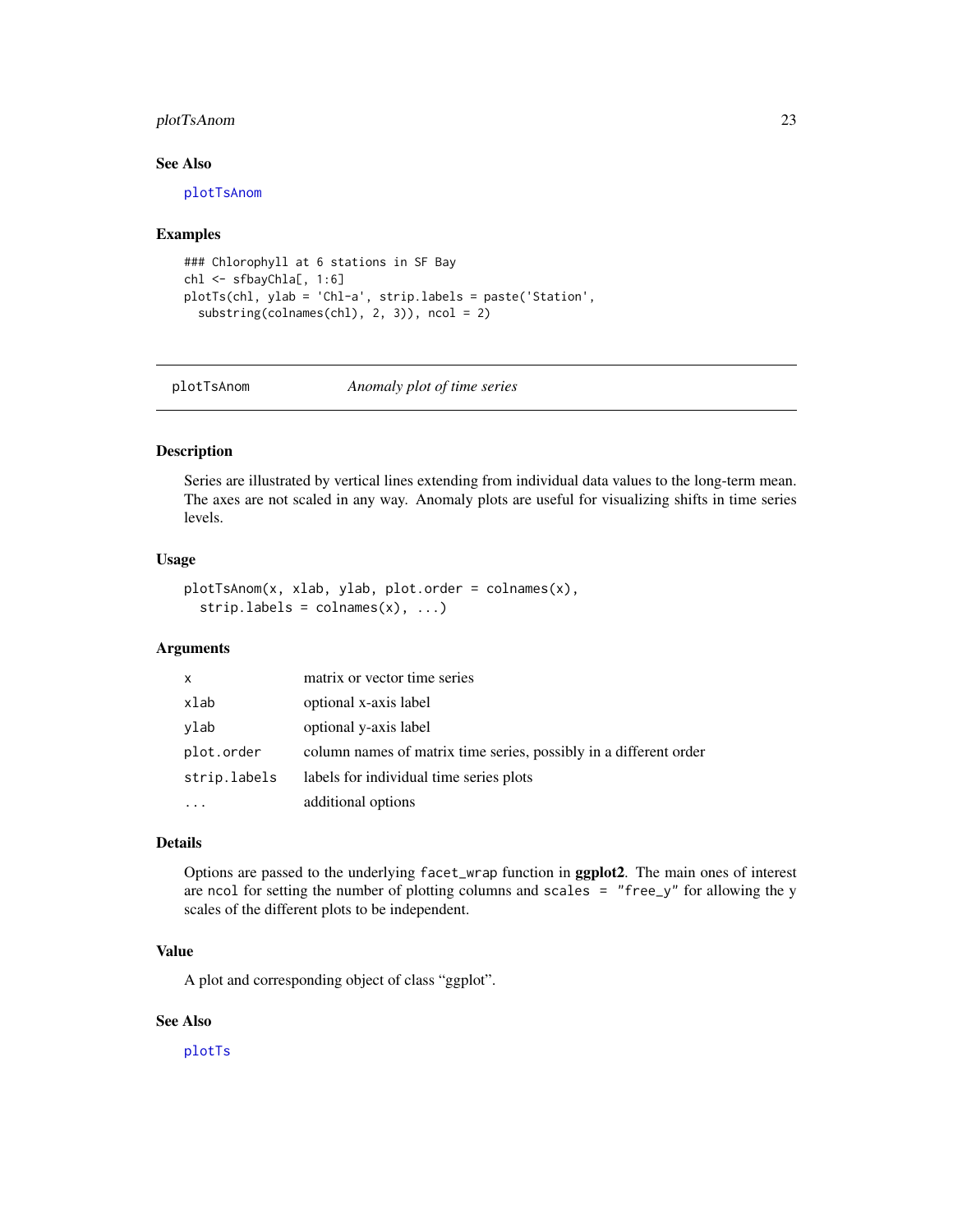### Examples

```
### Spring bloom size for 6 stations in SF Bay
bloom <- aggregate(sfbayChla[, 1:6], 1, meanSub, sub=3:5)
plotTsAnom(bloom, ylab = 'Chl-a')
```
#### plotTsTile *Image plot of monthly time series*

#### **Description**

Monthly values are transformed into deciles or other bins, and corresponding colors are plotted in a month by year matrix.

#### Usage

```
plotTsTile(x, plot.title = NULL, legend.title = NULL, four = TRUE,
loganom = TRUE, square = TRUE, legend = TRUE, trim = TRUE,
 overall = TRUE, stat = c("mean", "median")
```
#### Arguments

| x            | monthly time series.                                                                                                 |
|--------------|----------------------------------------------------------------------------------------------------------------------|
| plot.title   | plot title.                                                                                                          |
| legend.title | legend title.                                                                                                        |
| four         | logical indicating if data should be binned into 4 special groups or into deciles.                                   |
| loganom      | logical indicating if data should be transformed into log-anomalies.                                                 |
| square       | logical indicating if tiles should be square.                                                                        |
| legend       | logical indicating if a legend should be included.                                                                   |
| trim         | logical indicating if leading and trailing NA values should be removed.                                              |
| overall      | determines whether anomalies are calculated with respect to overall mean or to<br>long-term mean for the same month. |
| stat         | determines whether anomalies are calculated and binned using mean or median.                                         |

#### Details

If four  $=$  TRUE, then x is first divided into a positive and negative bin. Each bin is then further divided into two bins by its mean, yielding a total of four bins. If four=FALSE, then x is simply divided into deciles. In either case, each bin has its own assigned color, with colors ranging from dark blue (smallest numbers) through light blue and pink to red.

Although four = TRUE can be useful for any data in which 0 represents a value with special significance, it is especially so for data converted into log-anomalies, i.e.,  $\log 10(x/xbar)$  where  $xbar = \text{mean}(x, \text{na.rm=TRUE})$ . The mean month then has value 0, and a value of -1, for example, indicates original data equal to one-tenth the mean. Log-anomaly transforms can be particularly

<span id="page-23-0"></span>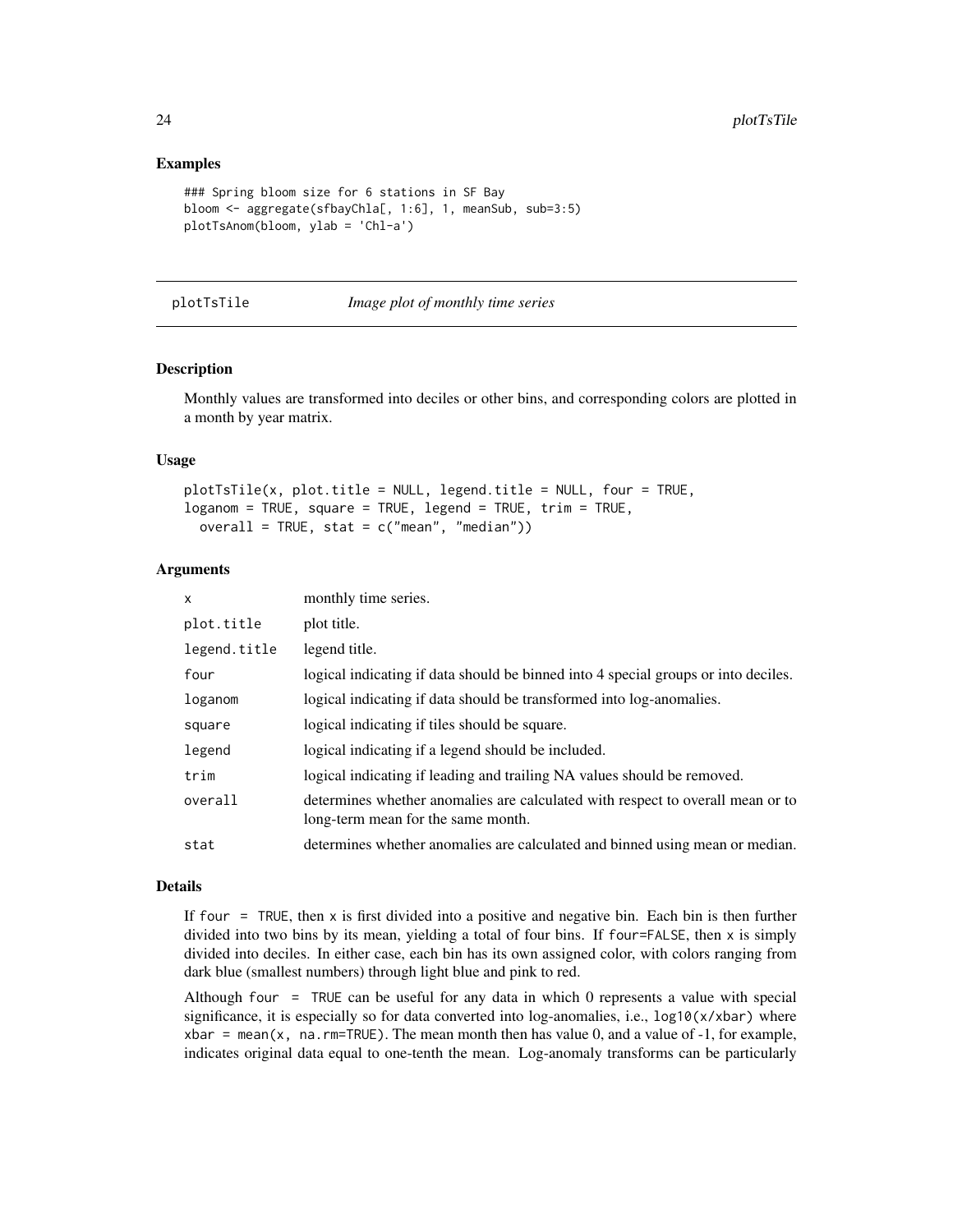#### <span id="page-24-0"></span>seaKen 25

appropriate for biological populations, in which variability is often approximately proportional to the mean.

When loganom = TRUE, the anomalies are calculated with respect to the overall mean month. This differs from, for example, the log-anomaly zooplankton plot of O'Brien et al. (2008), in which a monthly anomaly is calculated with respect to the mean value of the same month. To get the latter behavior, set overall = FALSE. A further option is to set stat = "median" rather than the default stat = "mean", in which case xbar = median(x, na.rm = TRUE), and the positive and negative bins are each divided into two bins by their median instead of mean. Using combinations of these different options can reveal complementary information.

You may want to set square = FALSE and then adjust the plot window manually if you plan to use the plot in a subsequent layout or if there is too much white space.

#### Value

An image plot of monthly values classified into either deciles or into four bins as described above (and corresponding object of class "ggplot").

#### References

O'Brien T., Lopez-Urrutia A., Wiebe P.H., Hay S. (editors) (2008) *ICES Zooplankton Status Report 2006/2007.* ICES Cooperative Research Report 292, International Council for the Exploration of the Sea, Copenhagen, 168 p.

#### Examples

```
# plot log-anomalies in four bins
ch127 = sfbayChla[, 's27']plotTsTile(chl27, legend.title = 'Chl log-anomaly')
# plot deciles
plotTsTile(chl27, plot.title = 'SF Bay station 27', legend.title =
'chlorophyll', four = FALSE, loganom = FALSE, square = FALSE)
```
<span id="page-24-1"></span>seaKen *Seasonal and Regional Kendall test*

#### **Description**

Calculates the Seasonal or Regional Kendall test of significance, including an estimate of the Sen slope.

#### Usage

seaKen(x)

```
seaRoll(x, w = 5, rule = 2, plot = FALSE, ylab = NULL, legend = FALSE)
```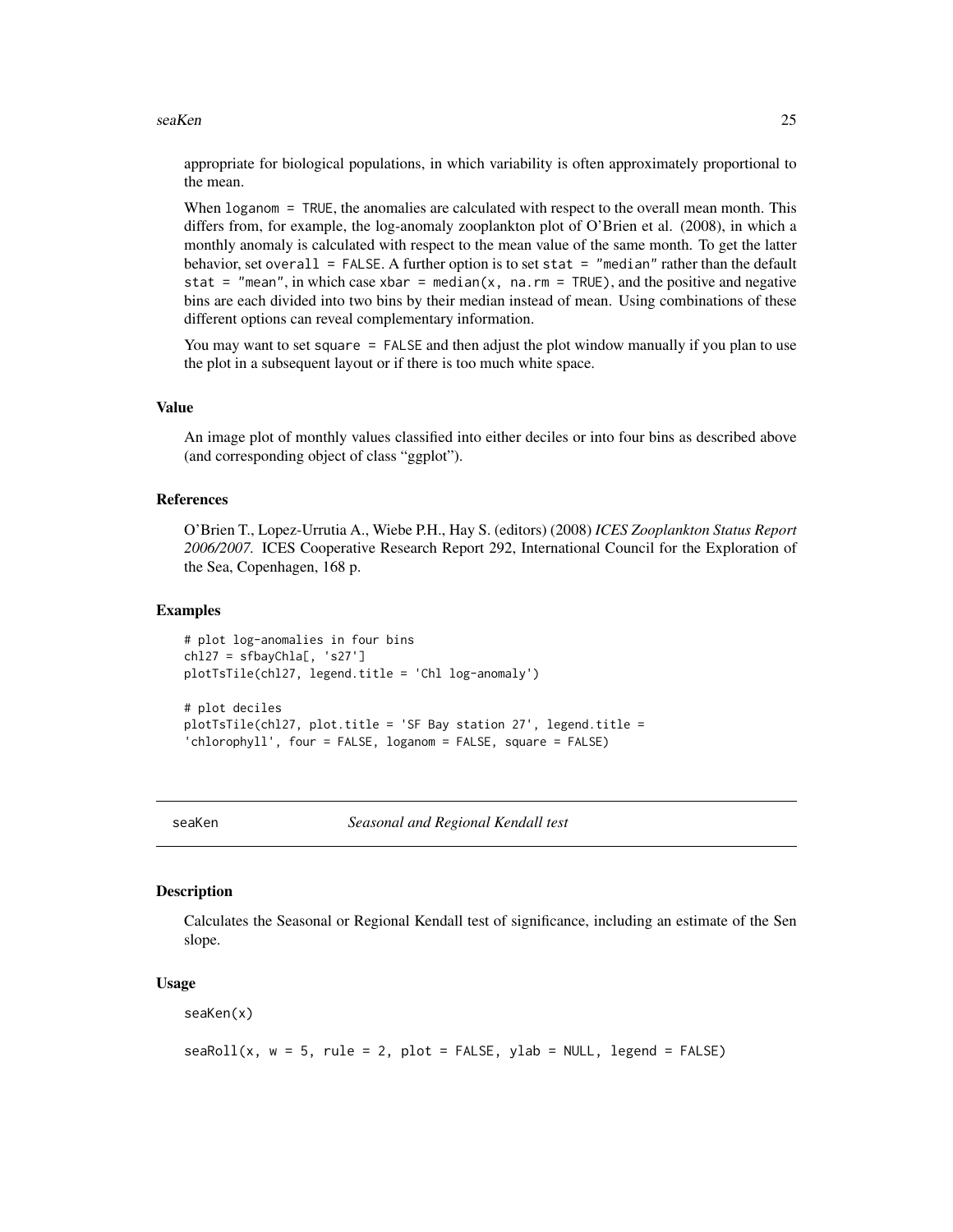$26$  seaKen

#### Arguments

| $\mathsf{x}$ | A time series vector.                                              |
|--------------|--------------------------------------------------------------------|
| W            | The window width for "rolling" estimates of slope.                 |
| rule         | The rule number for excluding windows with excessive missing data. |
| plot         | Indicates if a plot should be drawn.                               |
| ylab         | An optional y-axis label.                                          |
| legend       | Indicates if the legend is drawn.                                  |

# Details

The Seasonal Kendall tests were introduced by Hirsch et al. (1982) and are further described by Helsel and Hirsch (2002). The *p*-values provided here are the raw values, not the ones corrected for serial correlation among seasons. In any case, the raw values are recommended for series lengths less than 10 years.

The function seaRoll applies seaKen to rolling time windows of width w. A minimum w of five years is required. The only rules currently implemented are: (1) ignore missing data; and (2) report a result only if more than half the seasons are each missing less than half the possible comparisons between the first and last 20% of the years (Schertz et al. [1991] discuss these and related decisions about missing data).

If plot = TRUE in the latter function, a point plot will be drawn with the Sen slope plotted at the leading year of the trend window. Filled circles indicate *p*-value < 0.01, and a legend will be drawn if requested.

Both functions can be used in conjunction with mts2ts to calculate a Regional Kendall test of significance for annualized data, along with a regional estimate of trend (Helsel and Frans 2006). See the examples below.

# Value

seaKen returns a list with the following members:

| sen.slope | Sen slope                                                                                     |
|-----------|-----------------------------------------------------------------------------------------------|
|           | sen. slope. pct Sen slope as percent of mean                                                  |
| p.value   | significance of slope                                                                         |
| miss      | for each season, the fraction missing of slopes connecting first and last 20% of<br>the years |

seaRoll returns a matrix with one row per time window containing the Sen slope, the corresponding percent, and the *p-*value. Rows are labelled with the leading year of the window.

#### References

Helsel, D.R. and Hirsch, R.M. (2002) *Statistical methods in water resources.* Techniques of Water Resources Investigations, Book 4, chapter A3. U.S. Geological Survey. 522 pages. [http://pubs.](http://pubs.usgs.gov/twri/twri4a3/) [usgs.gov/twri/twri4a3/](http://pubs.usgs.gov/twri/twri4a3/)

Helsel, D.R. and Frans, L. (2006) Regional Kendall test for trend. *Environmental Science and Technology* 40(13), 4066-4073.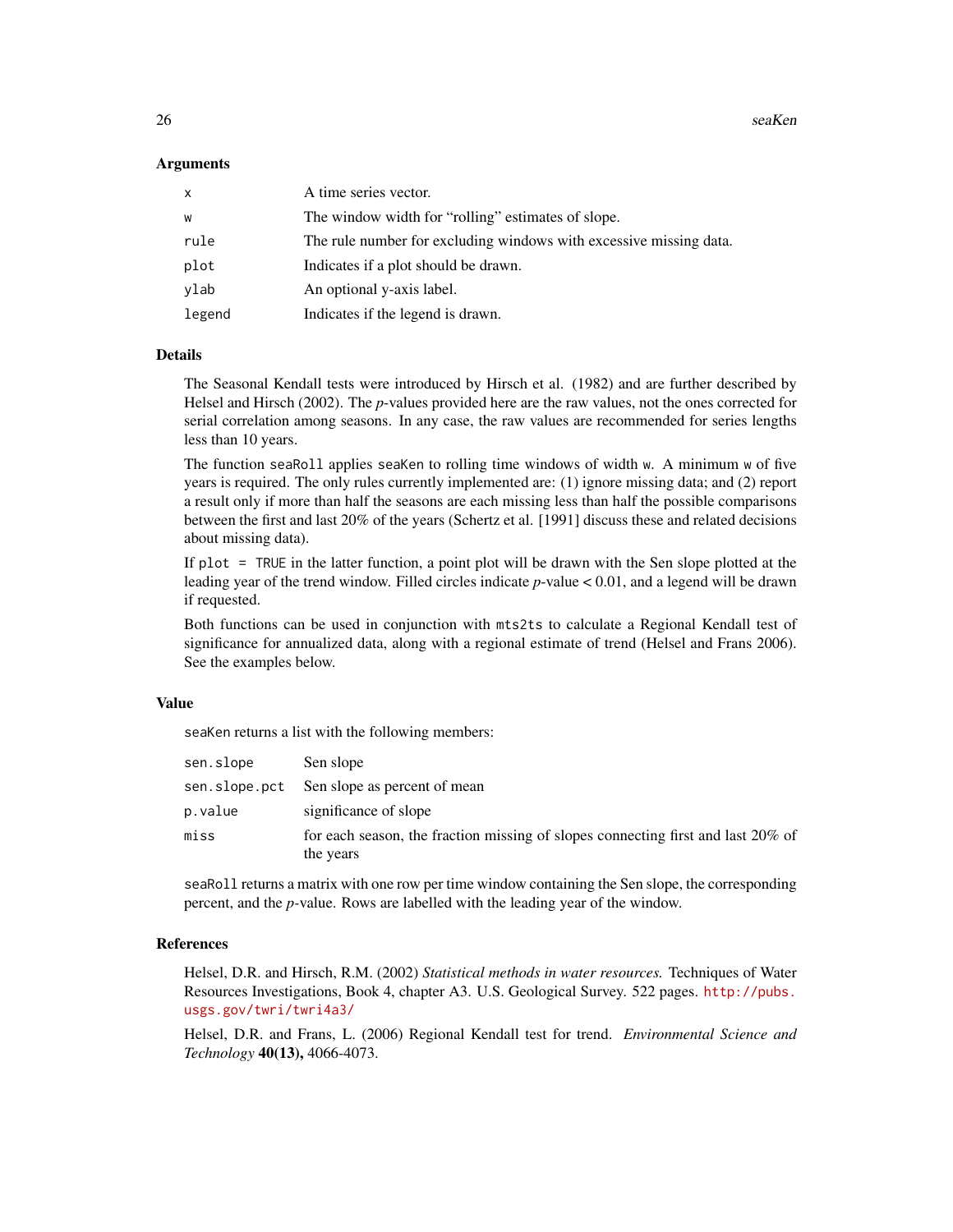#### <span id="page-26-0"></span>seasonTrend 27

Hirsch, R.M., Slack, J.R., and Smith, R.A. (1982) Techniques of trend analysis for monthly water quality data. *Water Resources Research* 18, 107-121.

Schertz, T.L., Alexander, R.B., and Ohe, D.J. (1991) *The computer program EStimate TREND (ES-TREND), a system for the detection of trends in water-quality data.* Water-Resources Investigations Report 91-4040, U.S. Geological Survey.

#### See Also

[mts2ts](#page-14-1), [trendHomog](#page-29-1)

#### Examples

```
chl27 <- sfbayChla[, 's27']
seaKen(chl27)
seaRoll(chl27)
seaRoll(chl27, plot = TRUE, legend = TRUE)
chl <-sfbayChla
seaKen(mts2ts(chl)) # too much missing data
seaKen(mts2ts(chl, seas = 2:4)) # better when just Feb-Apr, spring
    # bloom period, but last 4 stations still missing too much data.
seaKen(mts2ts(chl[, 1:12], 2:4)) # more reliable result
```
<span id="page-26-1"></span>seasonTrend *Determine seasonal trends*

# Description

Finds the trend for each season of a time series (matrix or vector) and indicates statistical significance.

#### Usage

```
seasonTrend(x, first, last, type = c("slope", "slope.pct"),
   method = c("mk", "lin"), plot = FALSE, xlab = NULL,
   ylab = NULL, miss = FALSE, legend = FALSE, ...)
```
#### Arguments

| $\times$ | Time series vector, or time series matrix with column names.                                |
|----------|---------------------------------------------------------------------------------------------|
| first    | First year of desired time interval. Will be adjusted if less than start of series.         |
| last     | Last year of desired time interval. Will be adjusted if more than end of series.            |
| type     | Type of trend, either in original units per year, or percent per year.                      |
| method   | 'mk' for Mann-Kendall (Theil-Sen slope), and 'lin' for linear regression (linear<br>slope). |
| plot     | If TRUE, a plot is generated; otherwise the results are listed.                             |
| xlab     | Optional x-axis label.                                                                      |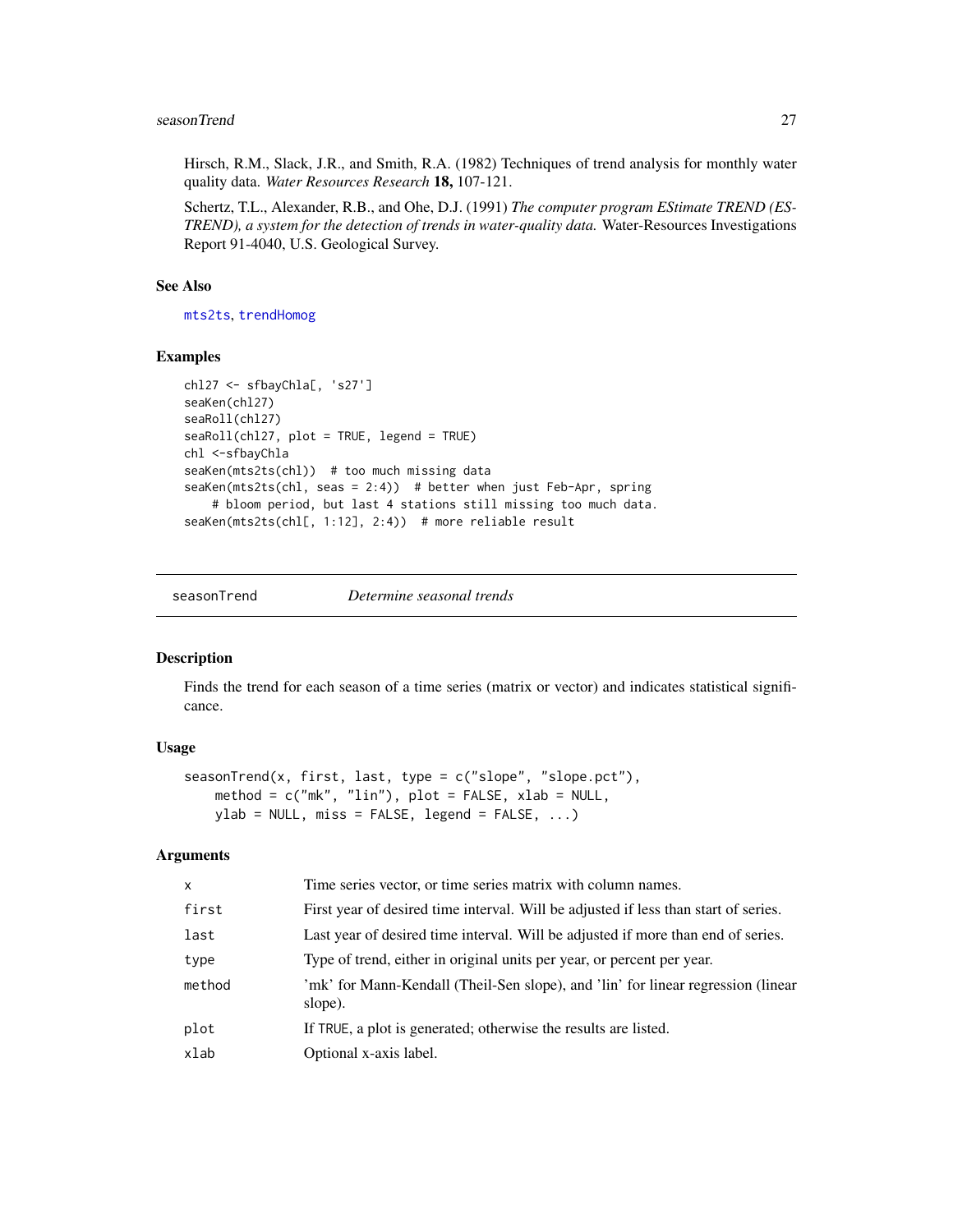#### <span id="page-27-0"></span>28 seasonTrend and the control of the control of the control of the control of the control of the control of the control of the control of the control of the control of the control of the control of the control of the cont

| vlab                    | Optional y-axis label.                               |
|-------------------------|------------------------------------------------------|
| miss                    | If TRUE, trends with insufficient data.              |
| legend                  | If TRUE, a legend is included.                       |
| $\cdot$ $\cdot$ $\cdot$ | Further parameters to pass to the plotting function. |

# Details

The slope estimate and its significance are calculated for each season and time series. If type = "slope.pct", the slopes are multiplied by 100 and divided by the overall mean (not the median, which can be zero even in cases where a trend estimate is useful). If method = 'mk'. the Theil-Sen slope is calculated with the Mann-Kendall test of significance. Otherwise, linear regression is used to determine the slope and significance.

If plot = TRUE, each time series is represented by a box plot showing the trend for each season. The fill colour of the box indicates whether the trend is significant or not (the legend is optional). When method = 'mk', the proportion of slopes joining the first and last fifths of the data is calculated. If this value is 0.5 or more, the corresponding trends can be omitted by setting miss = TRUE; the trend results may not be a good representation of the entire period and a different time window should be considered.

Parameters can be passed to the plotting function, in particular, to facet\_wrap in **ggplot2**. The most useful parameters here are ncol (or nrow), which determines the number of columns (or rows) of plots, and scales, which can be set to "free\_ $x$ " to allow the x-axis to change for each time series.

### Value

A data frame with the following fields:

| trend   | Theil-Sen slope in original units per year, or percent per year.                 |
|---------|----------------------------------------------------------------------------------|
| p       | p-value for the trend according to the Mann-Kendall test.                        |
| missing | Proportion of slopes joining first and last fifths of the data that are missing. |
| season  | Season number.                                                                   |
| tsname  | Name of time series.                                                             |

#### See Also

[mannKen](#page-13-1), [plotSeason](#page-20-1), [facet\\_wrap](#page-0-0)

# Examples

```
x <- sfbayChla
seasonTrend(x, first=1978, last=2009, ncol = 4, plot = TRUE, legend = TRUE)
seasonTrend(x, type = 'slope.pct')
```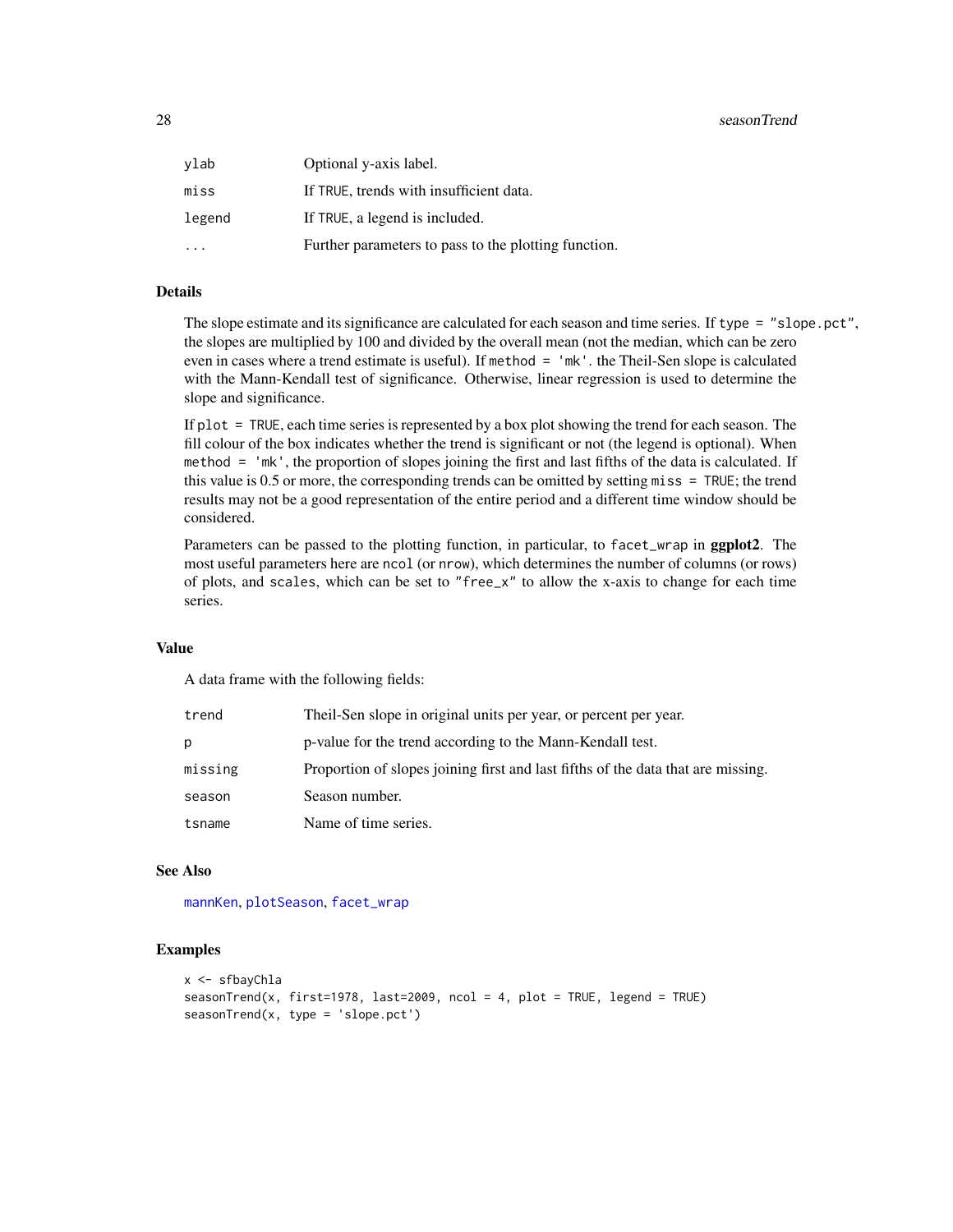# <span id="page-28-0"></span>Description

Selected observations and variables from U.S. Geological Survey water quality stations in south San Francisco Bay. Data include CTD and nutrient measurements.

#### Usage

sfbay

# Format

sfbay is a data frame with 23207 observations (rows) of 12 variables (columns):

| $\left[ \begin{matrix} 0 & 1 \end{matrix} \right]$ | date    | date                         |
|----------------------------------------------------|---------|------------------------------|
| $\left[ \begin{array}{cc} 2 \end{array} \right]$   | time    | time                         |
| $\left[ \begin{matrix} 1 & 3 \end{matrix} \right]$ | stn     | station code                 |
| $[\, , \, 4]$                                      | depth   | measurement depth            |
| [, 5]                                              | ch1     | chlorophyll a                |
| $[\, , \, 6]$                                      | dox.pct | dissolved oxygen             |
| [, 7]                                              | spm     | suspended particulate matter |
| [0, 8]                                             | ext     | extinction coefficient       |
| $[\, , \, 9]$                                      | sal     | salinity                     |
| 10]<br>Ε.                                          | temp    | water temperature            |
| 11]<br>Γ.                                          | nox     | nitrate + nitrite            |
| - 12]                                              | nhx     | ammonium                     |

sfbayStns is a data frame with 16 observations of 6 variables:

|              | $[, 1]$ site                           | station code                    |
|--------------|----------------------------------------|---------------------------------|
|              | [, 2] description                      | station description             |
| $[ , 3]$ lat |                                        | latitude                        |
|              | $\left[ .\right. 4\left. \right]$ long | longitude                       |
|              | $\lceil$ , 5] depthMax                 | maximum depth, in m             |
|              | $[$ , 6] distFrom36                    | distance from station 36, in km |

sfbayVars is a data frame with 7 observations of 3 variables:

| [, 1] variable                | water quality variable code |
|-------------------------------|-----------------------------|
| [, 2] description description |                             |
| $[ , 3]$ units                | measurement units           |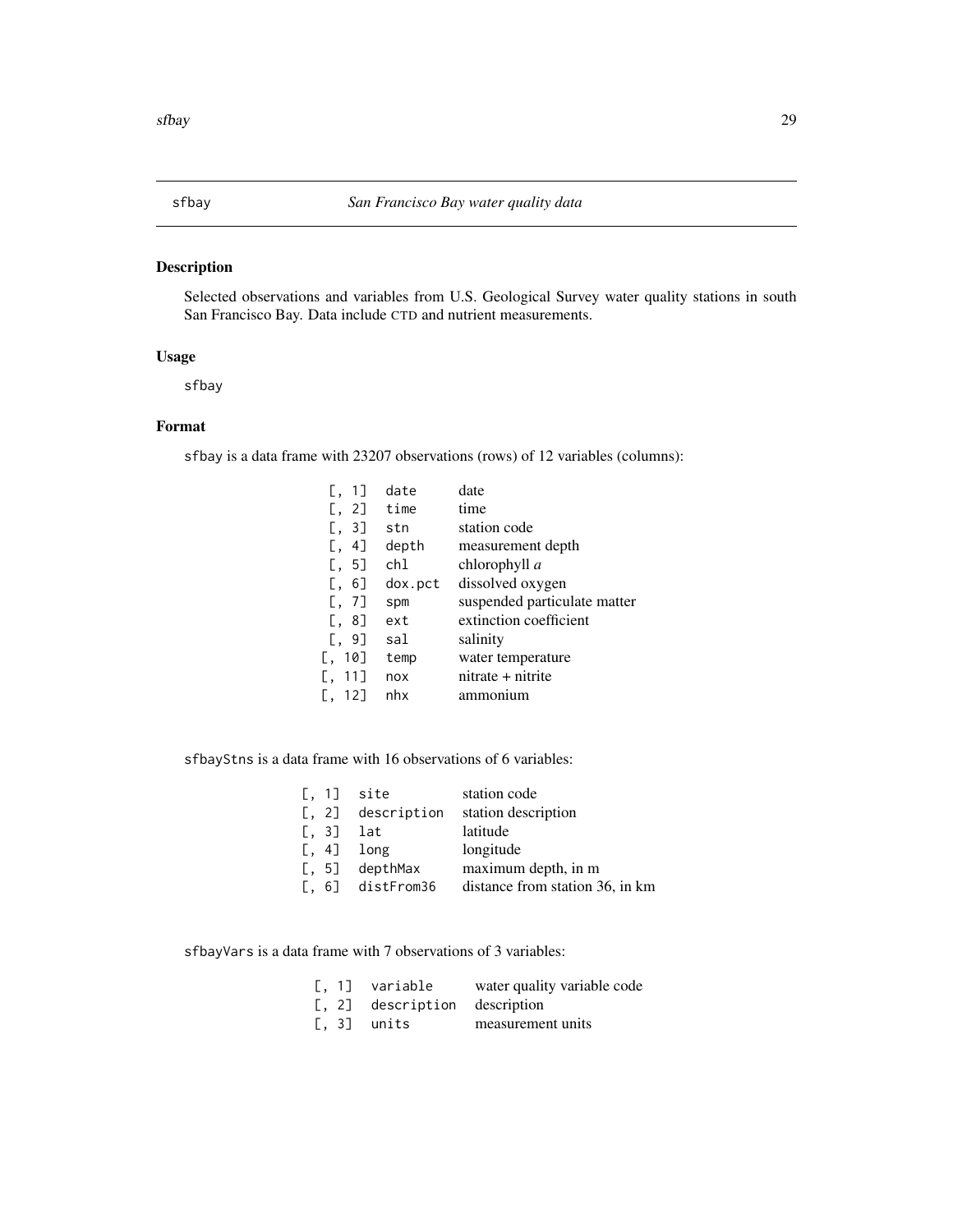sfbayChla is a time series matrix (380 months x 16 stations) of average 0-5 m chlorophyll *a* concentrations calculated from the data in sfbay.

#### Details

The original downloaded dataset was modified by taking a subset of six well-sampled stations and the period 1985–2004. Variable names were also simplified. The data frames sfbayStns and sfbayVars describe the stations and water quality variables in more detail; they were created from information at the same web site. Note that the station numbers in sfbayStns have been prefixed with s to make station codes into legal R variable names. sfbayChla was constructed from the entire downloaded sfbay dataset and encompasses the period 1969–2009.

#### Source

Downloaded from <http://sfbay.wr.usgs.gov/access/wqdata> on 2009-11-17.

#### Examples

```
data(sfbay)
str(sfbay)
str(sfbayStns)
str(sfbayVars)
plot(sfbayChla[, 1:10], main = "SF Bay Chl-a")
```
<span id="page-29-1"></span>

trendHomog *Trend homogeneity test*

#### Description

Tests for homogeneity of seasonal trends using method proposed by van Belle and Hughes (1984).

#### Usage

trendHomog(x)

#### Arguments

x A vector time series.

#### Value

| chisg.trend | "Trend" chi-square.                              |
|-------------|--------------------------------------------------|
| chisg.homog | "Homogeneous" chi-square.                        |
| p.value     | For null hypothesis that trends are homogeneous. |

# References

van Belle, G. and Hughes, J.P. (1984) Nonparametric tests for trend in water quality. *Water Resources Research* 20, 127-136.

<span id="page-29-0"></span>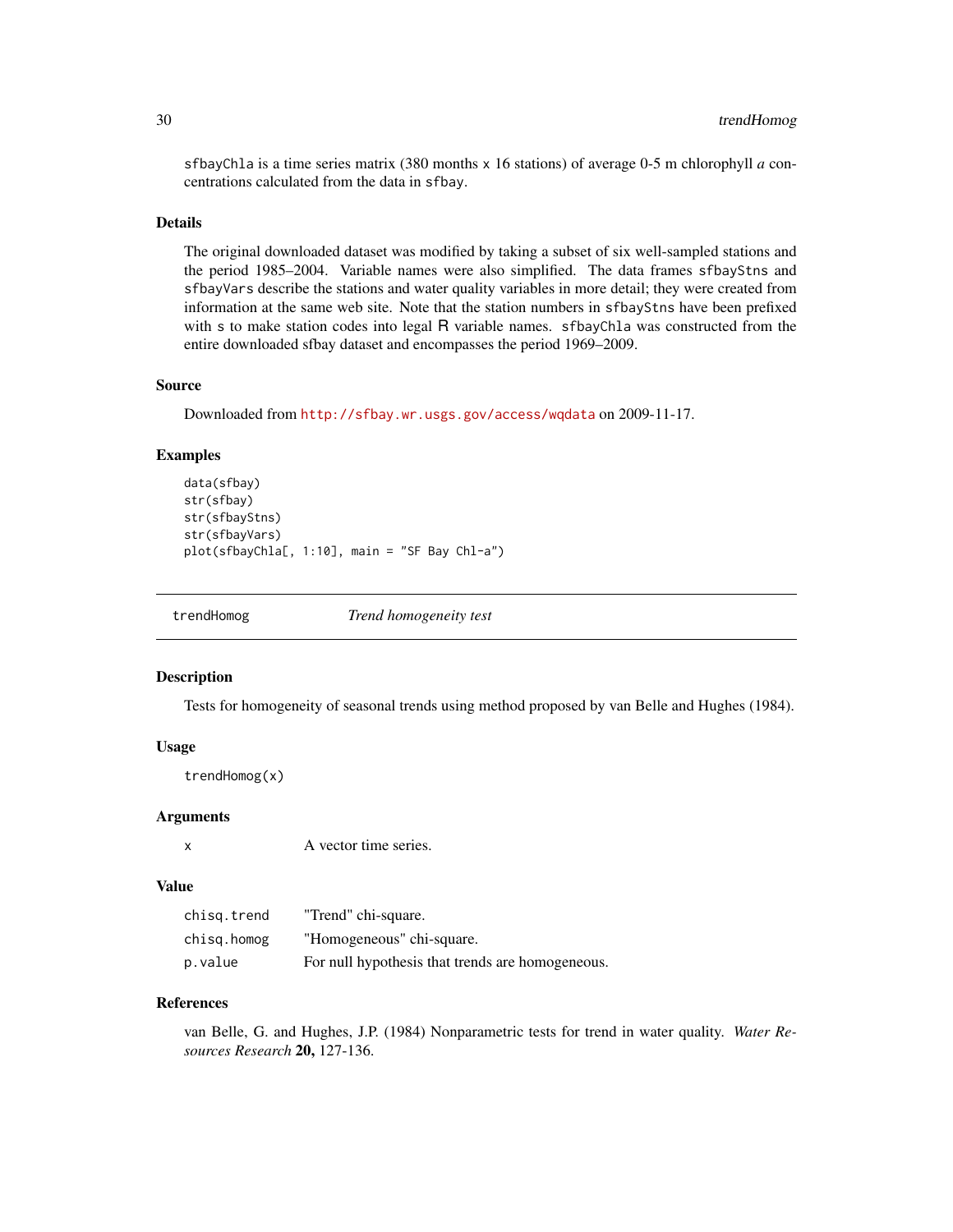#### <span id="page-30-0"></span> $ts2df$  31

# See Also

[seaKen](#page-24-1)

# Examples

```
## Apply to a monthly vector time series to test homogeneity
## of seasonal trends.
x <- sfbayChla[, 's27']
trendHomog(x)
```
<span id="page-30-2"></span>ts2df *Convert time series to data frame*

# <span id="page-30-1"></span>Description

Convert monthly time series vector to a year x month data frame for several possible subsequent analyses. Leading and trailing empty rows are removed.

# Usage

 $ts2df(x, mon1 = 1, addYr = FALSE, omit = FALSE)$ 

monthCor(x)

# Arguments

| X     | monthly time series vector                                                                                            |
|-------|-----------------------------------------------------------------------------------------------------------------------|
| mon1  | starting month number, <i>i.e.</i> , first column of the data frame                                                   |
| addYr | rows are normally labelled with the year of the starting month, but add $Yr = TRUE$<br>will add 1 to this year number |
| omit  | if TRUE, then rows with any NA will be removed.                                                                       |

# Details

Our main use of ts2df is to convert a single monthly time series into a year x month data frame for EOF analysis of interannual variability.

monthCor finds the month-to-month correlations in a monthly time series x. It is useful for deciding where to start the 12-month period for an EOF analysis (mon1 in ts2df), namely, at a time of low serial correlation in x.

# Value

An n x 12 data frame, where n is the number of years.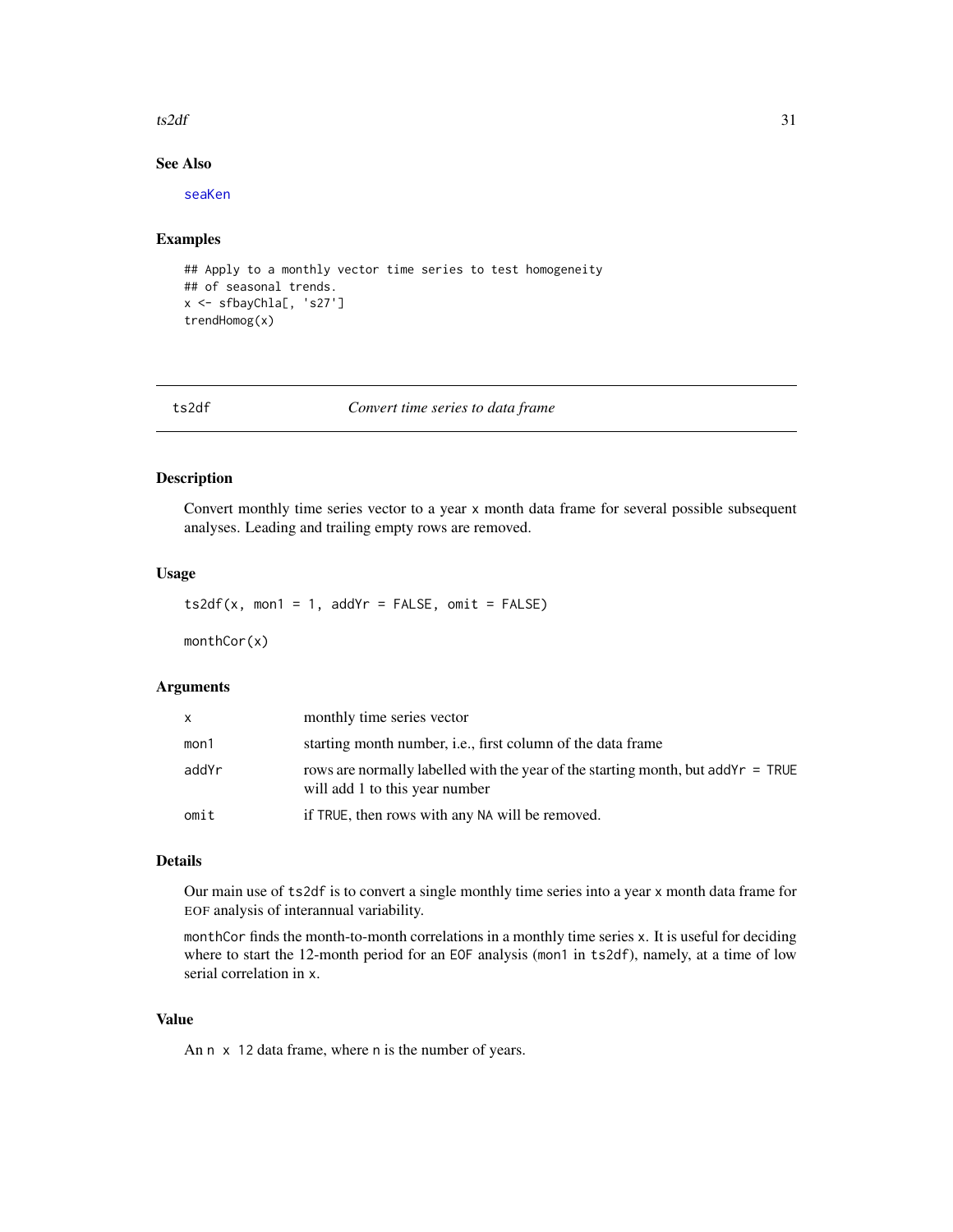# References

Craddock, J. (1965) A meteorological application of principal component analysis. *Statistician* 15, 143–156.

#### See Also

[eof](#page-7-1)

# Examples

```
# San Francisco Bay station 27 chlorophyll has the lowest serial
# correlation in Oct-Nov, with Sep-Oct a close second
chl27 <- sfbayChla[, 's27']
monthCor(chl27)
# Convert to a data frame with October, the first month of the
# local "water year", in the first column
tsp(chl27)
chl27 <- round(chl27, 1)
ts2df(chl27, mon1 = 10, addYr = TRUE)
ts2df(chl27, mon1 = 10, addYr = TRUE, omit = TRUE)
```
<span id="page-31-1"></span>

tsMake *Create time series from water quality data*

# Description

Creates a matrix time series object from an object of class "WqData", either all variables for a single site or all sites for a single variable.

# Usage

```
## S4 method for signature 'WqData'
tsMake(object, focus, layer,
    type = c("ts.mon", "zoo"), qprob = NULL)
```
# Arguments

| object | Object of class "WgData".                                                                                                                                                                         |
|--------|---------------------------------------------------------------------------------------------------------------------------------------------------------------------------------------------------|
| focus  | Name of a site or water quality variable.                                                                                                                                                         |
| laver  | Number specifying a single depth; a numeric vector of length 2 specifying top<br>and bottom depths of layer; a list specifying multiple depths and/or layers; or<br>just the string "max.depths". |
| type   | ts mon to get a monthly time series, zoo to get an object of class "zoo" with<br>individual observation dates.                                                                                    |
| qprob  | quantile probability, a number between 0 and 1.                                                                                                                                                   |

<span id="page-31-0"></span>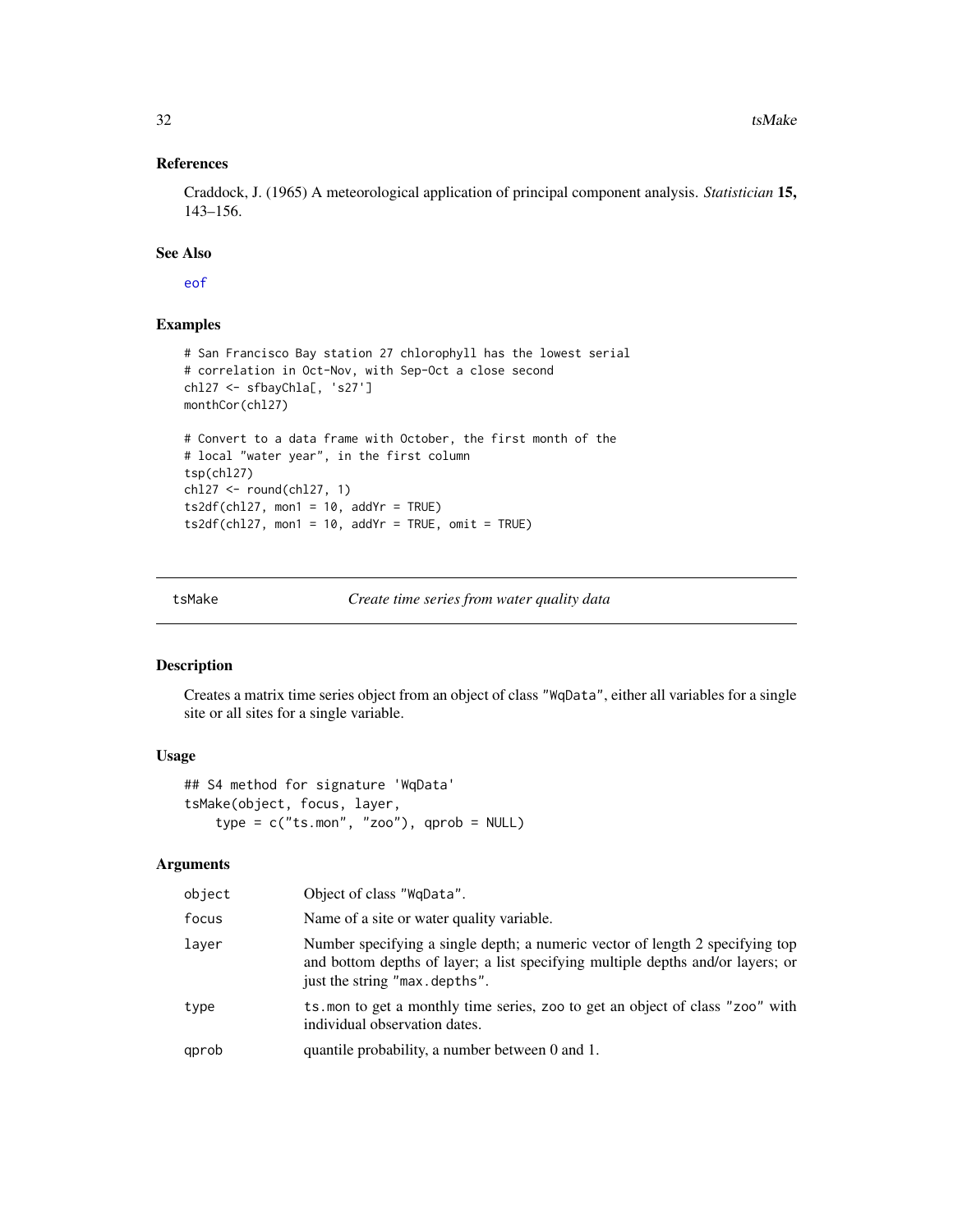#### $t_s$  tsMake 33

#### Details

When qprob = NULL, the function averages all included depths for each day, the implicit assumption being that the layer is well-mixed and/or the samples are evenly distributed with depth in the layer. If layer = "max.depths", then only the value at the maximum depth for each time, site and variable combination will be used. If no layer is specified, all depths will be used.

The function produces a matrix time series of all variables for the specified site or all sites for the specified variable. If type = "ts.mon", available daily data are averaged to produce a monthly time series, from which a quarterly or annual series can be created if needed. If you want values for the actual dates of observation, then set type = "zoo".

When qprob is a number from 0 to 1, it is interpreted as a probability and the corresponding quantile is used to aggregate observations within the specified layer. So to get the maximum, for example, use qprob  $= 1$ . If type  $=$  "ts.mon", the same quantile is used to aggregate all the available daily values.

#### Value

A matrix of class "mts" or "zoo".

#### Note

The layer list is allowed to include negative numbers, which may have been used in the WqData object to denote variables that apply to the water column as a whole, such as, say, -1 for light attenuation coefficient. This enables focus = 's27' and layer = list(-1,  $c(\theta, 5)$ ) to produce a time series matrix for station 27 that includes both attenuation coefficient and chlorophyll averaged over the top 5 m. Negative numbers may also have been used in the WqData object to identify qualitative depths such as "near bottom", which is not uncommon in historical data sets. So data from such depths can be aggregated easily with other data to make these time series.

#### See Also

#### [WqData-class](#page-36-1)

#### Examples

```
# Create new WqData object
sfb \leftarrow wqData(sfbay, c(1, 3:4), 5:12, site. order = TRUE,time.format = "%m/%d/%Y", type = "wide")
# Find means in the 0-10 m layer
y \le -tsMake(sfb, focus = 's27', layer = c(0, 10))
plot(y, main = 'Station 27')
# Or select medians in the same layer
y1 <- tsMake(sfb, focus = 's27', layer = c(\theta, 1\theta), qprob = \theta.5)
plot(y1, main = 'Station 27')
# Compare means:medians
apply(y/y1, 2, mean, na.rm=TRUE)
# Combine a layer with a single additional depth
y \le -tsMake(sfb, focus = 'chl', layer = list(c(0, 2), 5))
```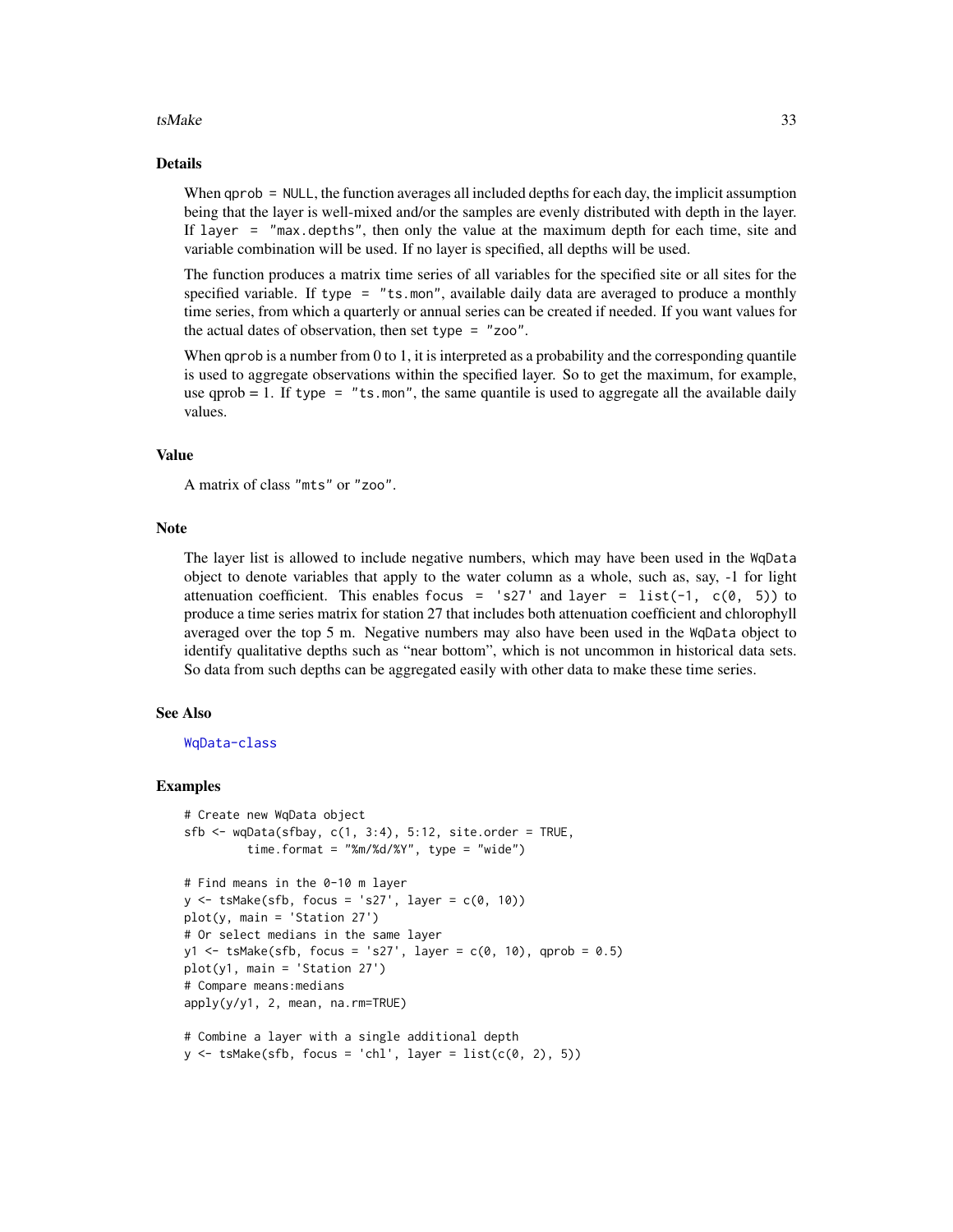#### <span id="page-33-0"></span>34 utilities

```
plot(y, main = 'Chlorophyll a, ug/L')
# Use values from the deepest samples
y \le -tsMake(sfb, focus = 'dox', layer = "max.depths", type = 'zoo')
head(y)
plot(y, type="h", main = "'Bottom' DO, mg/L")
```
tsMake-methods *Methods for Function tsMake*

#### **Description**

Creates a matrix of observations indexed by time.

#### **Methods**

signature( $x =$  "WqData") See tsMake, WqData-method

utilities *Miscellaneous utility functions*

# <span id="page-33-1"></span>Description

A variety of small utilities used in other functions.

date2decyear: Converts object of class "Date" to decimal year assuming time of day is noon.

decyear2date: Converts decimal year to object of class "Date".

layerMean: Acts on a matrix or data frame with depth in the first column and observations for different variables (or different sites, or different times) in each of the remaining columns. The trapezoidal mean over the given depths is calculated for each of the variables. Replicate depths are averaged, and missing values or data with only one unique depth are handled. Data are not extrapolated to cover missing values at the top or bottom of the layer. The result can differ markedly from the simple mean even for equal spacing of depths, because the top and bottom values are weighted by 0.5 in a trapezoidal mean.

leapYear: TRUE if x is a leap year, FALSE otherwise.

meanSub: Mean of a subset of a vector.

monthNum: Converts dates to the corresponding numeric month.

tsSub: Drops seasons from a matrix or vector time series.

years: Converts dates to the corresponding numeric years.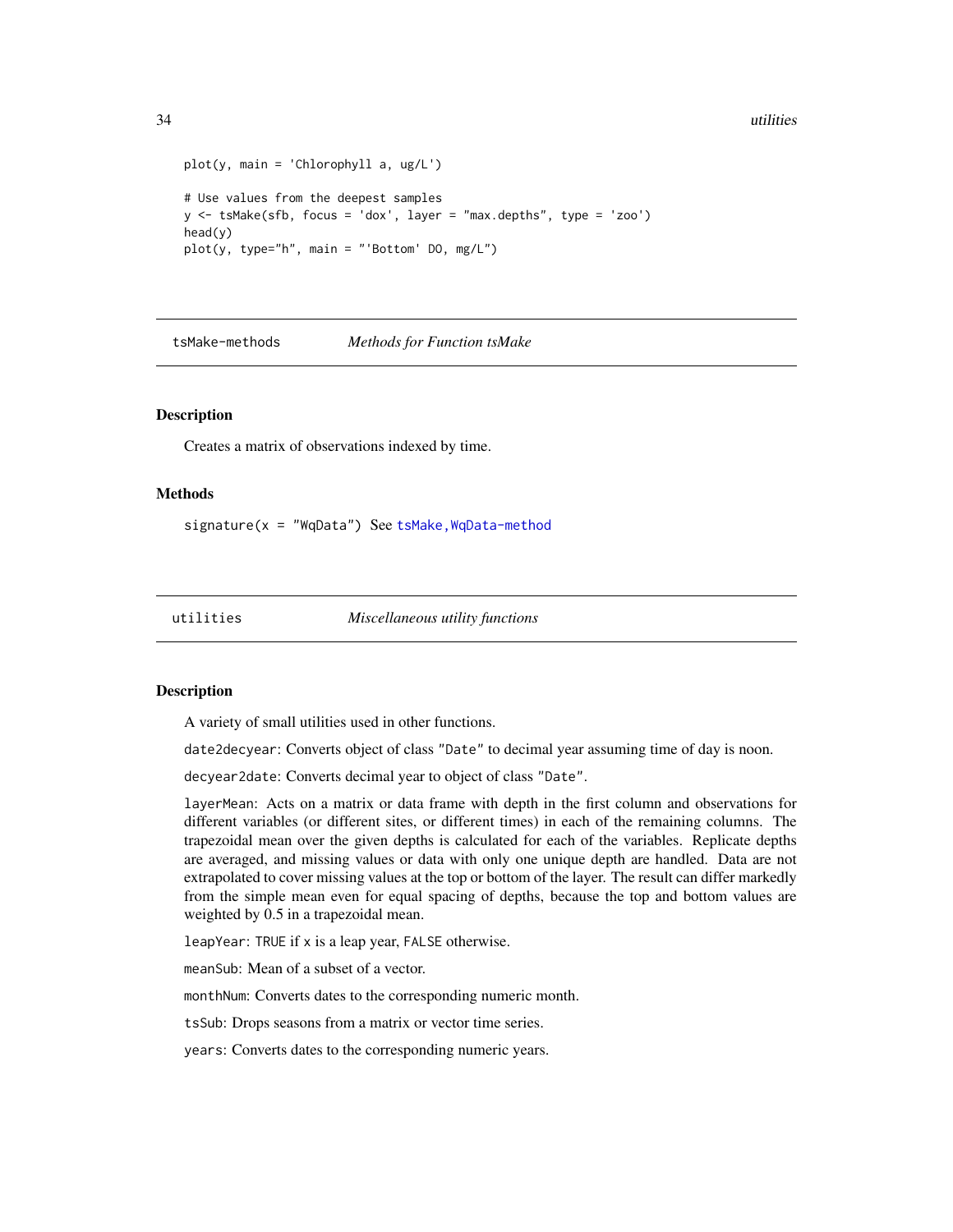#### utilities 35

# Usage

```
date2decyear(w)
decyear2date(x)
layerMean(d)
leapYear(x)
meanSub(x, sub, na.rm = FALSE)
monthNum(y)
tsSub(x1, seas = 1:frequency(x1))
```
# years(y)

# Arguments

| d            | A numeric matrix or data frame with depth in the first column and observations<br>for some variable in each of the remaining columns. |
|--------------|---------------------------------------------------------------------------------------------------------------------------------------|
| $na$ . $rm$  | Should missing data be removed?                                                                                                       |
| seas         | An integer vector of seasons to be retained.                                                                                          |
| sub          | An integer vector.                                                                                                                    |
| W            | A vector of class "Date".                                                                                                             |
| $\mathsf{x}$ | A numeric vector.                                                                                                                     |
| x1           | A matrix or vector time series.                                                                                                       |
| $\mathbf{y}$ | A vector of class "Date" or "POSIX" date-time.                                                                                        |

# Examples

```
dates <- as.Date(c("1996-01-01", "1999-12-31", "2004-02-29", "2005-03-01"))
date2decyear(dates)
```
decyear2date(c(1996.0014, 1999.9986, 2004.1626, 2005.1630))

```
z = c(1, 2, 3, 5, 10) # 5 depths
x = matrix(rnorm(30), nrow = 5) # 6 variables at 5 depths
layerMean(cbind(z, x))
```

```
leapYear(seq(1500, 2000, 100))
leapYear(c(1996.9, 1997))
```

```
## Aggregate monthly time series over Feb-Apr only.
aggregate(sfbayChla, 1, meanSub, sub=2:4)
```

```
monthNum(as.Date(c('2007-03-17', '2003-06-01')))
```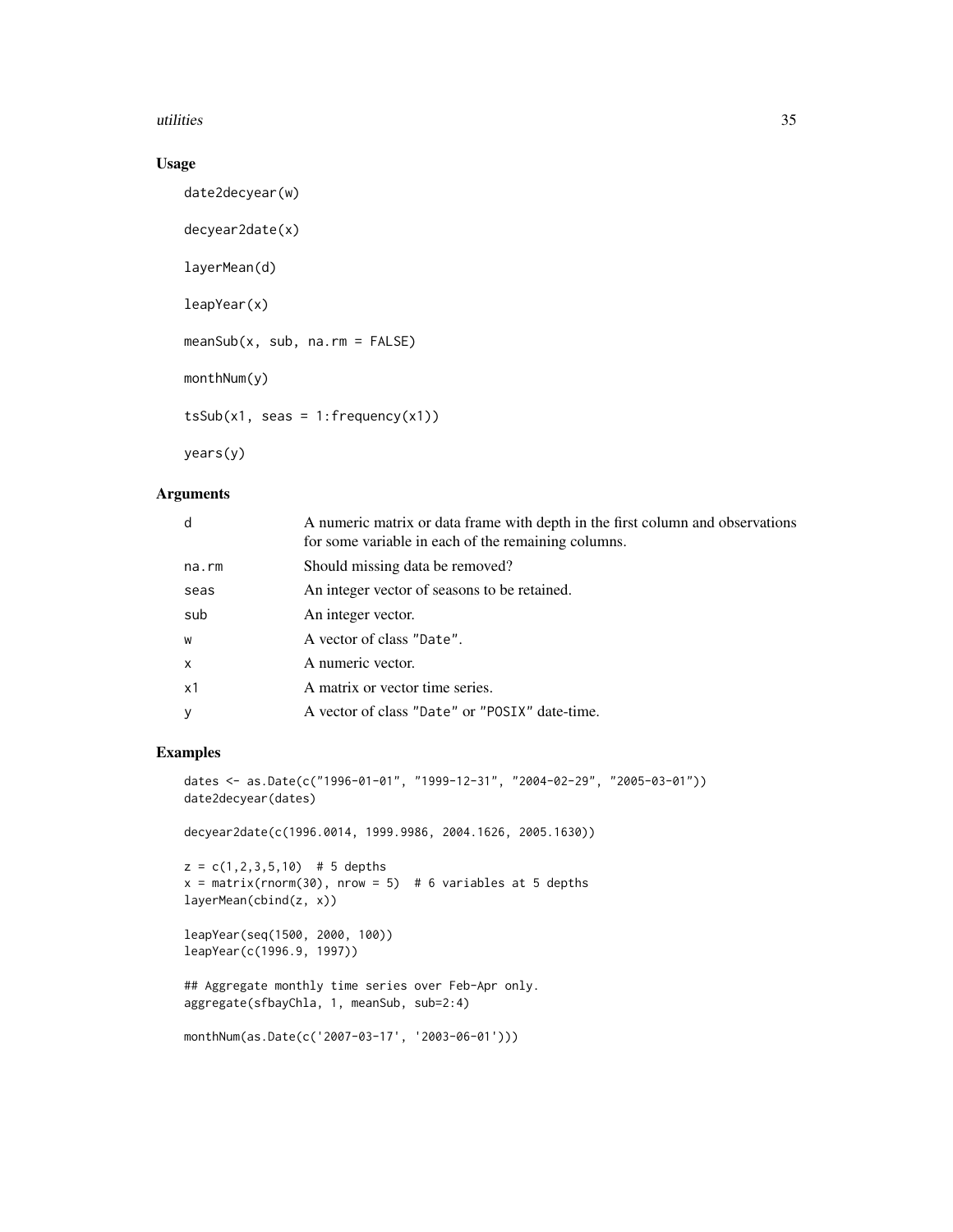36 wqData

```
## Ignore certain seasons in a Seasonal Kendall test.
c27 <- sfbayChla[, 's27']
seaKen(tsSub(c27)) # Aug and Dec missing the most key data
seaKen(tsSub(c27, seas = c(1:7, 9:11)))y = Sys.time()years(y)
```
<span id="page-35-1"></span>wqData *Construct an object of class "WqData"*

#### Description

wqData is a constructor for the "WqData" class that is often more convenient to use than new. It converts a data.frame containing water quality data in "long" or "wide" format to a "WqData" object. In "long" format, observations are all in one column and a second column is used to designate the variable being observed. In "wide" format, observations for each variable are in a separate column.

#### Usage

```
wqData(data, locus, wqdata, site.order, time.format = "%Y-%m-%d",
       type = c("long", "wide")
```
#### Arguments

| data        | Data frame containing water quality data.                                                                                                                                                                                                                                                                                      |  |
|-------------|--------------------------------------------------------------------------------------------------------------------------------------------------------------------------------------------------------------------------------------------------------------------------------------------------------------------------------|--|
| locus       | Character or numeric vector designating column names or numbers, respec-<br>tively, in data that correspond to time, site and depth.                                                                                                                                                                                           |  |
| wgdata      | In the case of "long" data, character or numeric vector designating column<br>names or numbers, respectively, in data that correspond to variable and value.<br>In the case of "wide" data, character or numeric vector designating column<br>names or numbers, respectively, in data that denote water quality variable data. |  |
| site.order  | If TRUE, site factor levels will be ordered in alphanumeric order.                                                                                                                                                                                                                                                             |  |
| time.format | Conversion specification for time defined by ISO C/POSIX standard (see strptime).                                                                                                                                                                                                                                              |  |
| type        | Either "long" or "wide" data.                                                                                                                                                                                                                                                                                                  |  |

#### Details

If the data are already in long format, the function has little to do but rename the data fields. If in wide format, the reshape2 package is called to melt the data. The function also removes NA observations, converts site to (possibly ordered) factors with valid variable names, and converts time to class "Date" or "POSIXct" and ISO 8601 format, depending on time.format.

# Value

An object of class "WqData".

<span id="page-35-0"></span>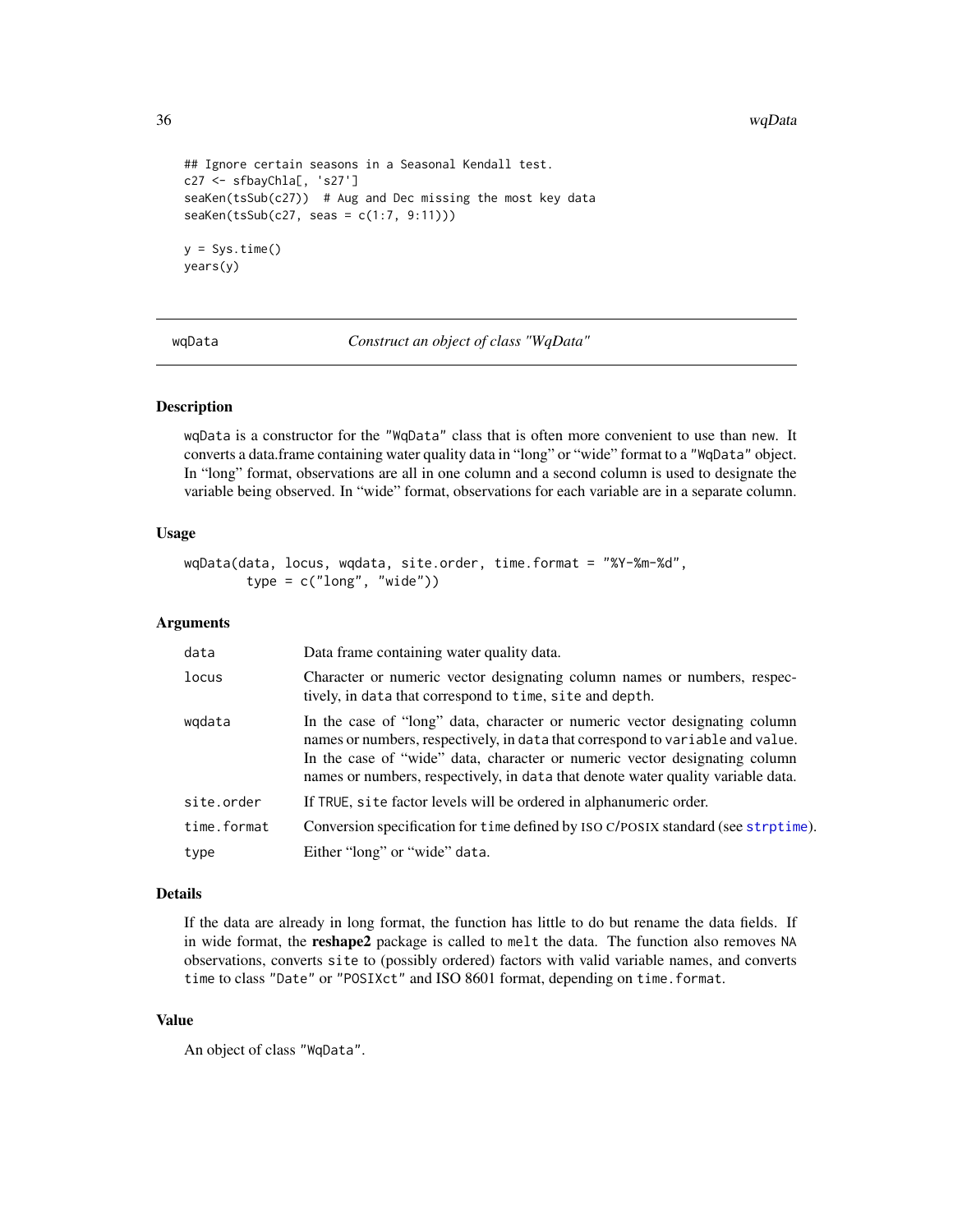#### <span id="page-36-0"></span>WqData-class 37

#### References

International Organization for Standardization (2004) ISO 8601. Data elements and interchange formats - Information interchange - Representation of dates and times. [http://www.iso.org/](http://www.iso.org/iso/en/prods-services/popstds/datesandtime.html) [iso/en/prods-services/popstds/datesandtime.html](http://www.iso.org/iso/en/prods-services/popstds/datesandtime.html)

# See Also

[as.Date](#page-0-0), [strptime](#page-0-0), [WqData-class](#page-36-1)

#### Examples

```
# Create new WqData object from sfbay data. First combine date and time
# into a single string after making sure that all times have 4 digits.
sfb <- within(sfbay, time <- substring(10000 + time, 2, 5))
sfb \leftarrow within(sfb, time \leftarrow paste(data, time, sep = ''))sfb \leq wqData(sfb, 2:4, 5:12, site.order = TRUE, type = "wide",
    time.format = "%m/%d/%Y %H%M")
head(sfb)
tail(sfb)
# If time of day were not required, then the following would suffice:
sfb \leq wqData(sfbay, c(1,3,4), 5:12, site.order = TRUE, type = "wide",
  time.format = "%m/%d/%Y")
```
<span id="page-36-1"></span>WqData-class *Class "WqData"*

#### **Description**

A simple extension or subclass of the "data. frame" class for typical "discrete" water quality monitoring programs that examine phenomena on a time scale of days or longer. It requires water quality data to be in a specific "long" format, although a generating function [wqData](#page-35-1) can be used for different forms of data.

#### Objects from the Class

Objects can be created by calls of the form new("WqData", d), where d is a data.frame. d should have columns named time, site, depth, variable, value of class "DateTime", "factor", "numeric", "factor", "numeric", respectively.

#### **Slots**

.Data: Object of class "data.frame" as described above Automatically created slots:

names: Object of class "character" containing the names of the original data.frame.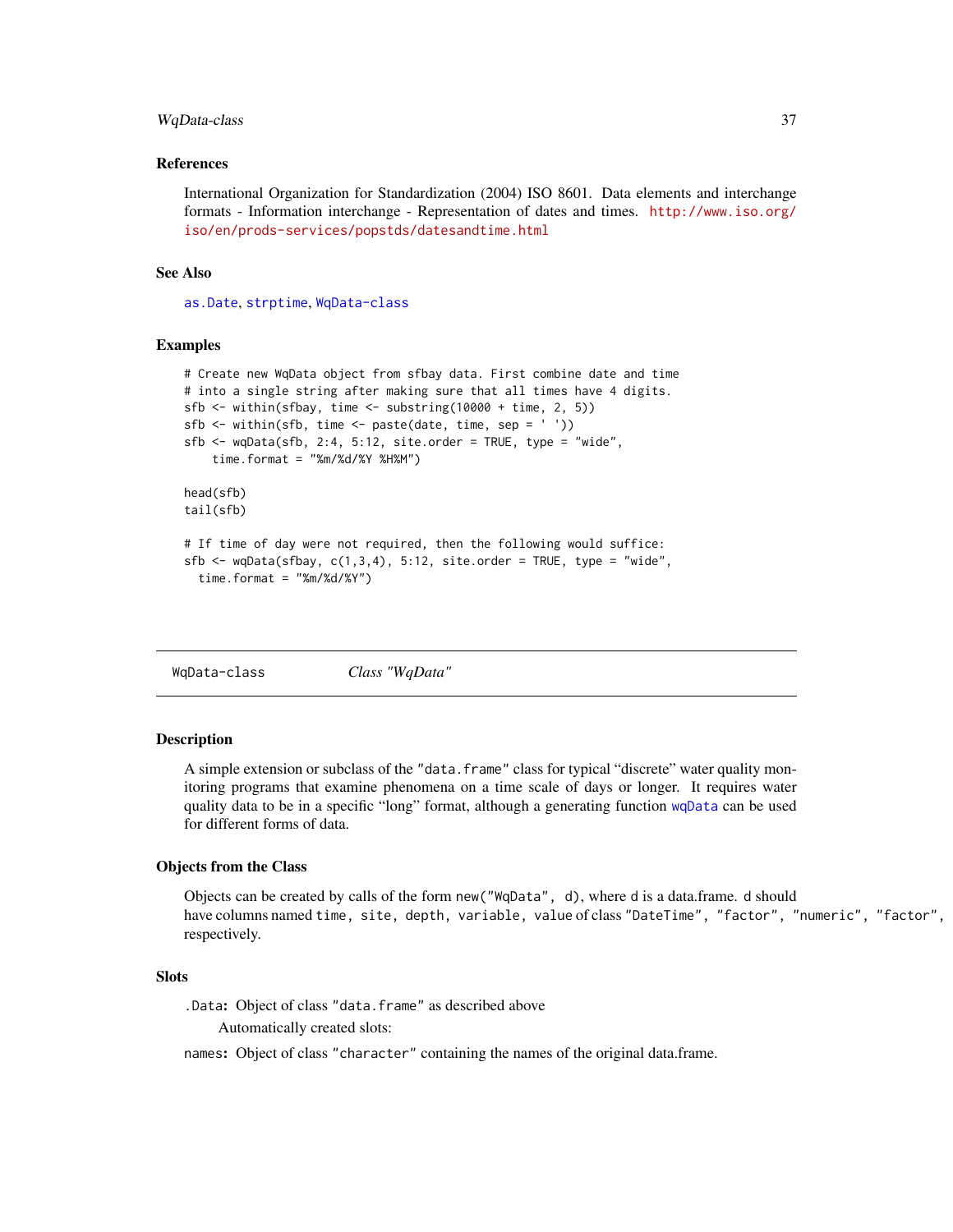- <span id="page-37-0"></span>row.names: Object of class "data.frameRowLabels" containing the row names of the original data.frame.
- .S3Class: Object of class "character" describing which S3 class is extended by this class.

# Extends

Class ["data.frame"](#page-0-0), directly. Class ["list"](#page-0-0), by class "data.frame", distance 2. Class ["oldClass"](#page-0-0), by class "data.frame", distance 2. Class ["vector"](#page-0-0), by class "data.frame", distance 3.

#### Methods

```
[ signature(x = "WqData"):
```
 $x[i, ]$ 

Extracts a subset of the data, based on either row numbers or a logical expression involving the columns (time, site, depth, variable, value). The returned value is also a WqData object.

```
plot signature(x = "WqData"):
```
 $plot(x, vars, num,col = NULL)$ 

Multiple plots, each containing boxplots of data at each site for the same variable. An argument vars can be given specifying a character string of variables to be plotted. Otherwise, only the first 10 variables will be plotted if the number of variables is more than 10. The number of columns plotted is determined automatically unless num.col is given an integer value.

```
summary signature(x = "WqData"):
```
 $summary(x)$ 

Date range, number of observations for each combination of site and variable, and quartiles of variable values.

 $tsMake signature(x = "WqData")$ : see tsMake, WqData-method

#### See Also

[DateTime-class](#page-4-2), [tsMake,WqData-method](#page-0-0), [wqData](#page-35-1)

#### Examples

```
showClass("WqData")
# Construct the WqData object sfb as shown in the wqData examples.
sfb \leq wqData(sfbay, c(1,3,4), 5:12, site.order = TRUE, type = "wide",
             time.format = "%m%d%Y")# Summarize the data
summary(sfb)
# Create boxplot summary of data
plot(sfb, vars = c('chl', 'dox', 'spm'), num,col = 2)# Extract some of the data as a WqData object
sfb[1:10,] # first 10 observations
sfb[sfb$depth==20,] # all observations at 20 m
```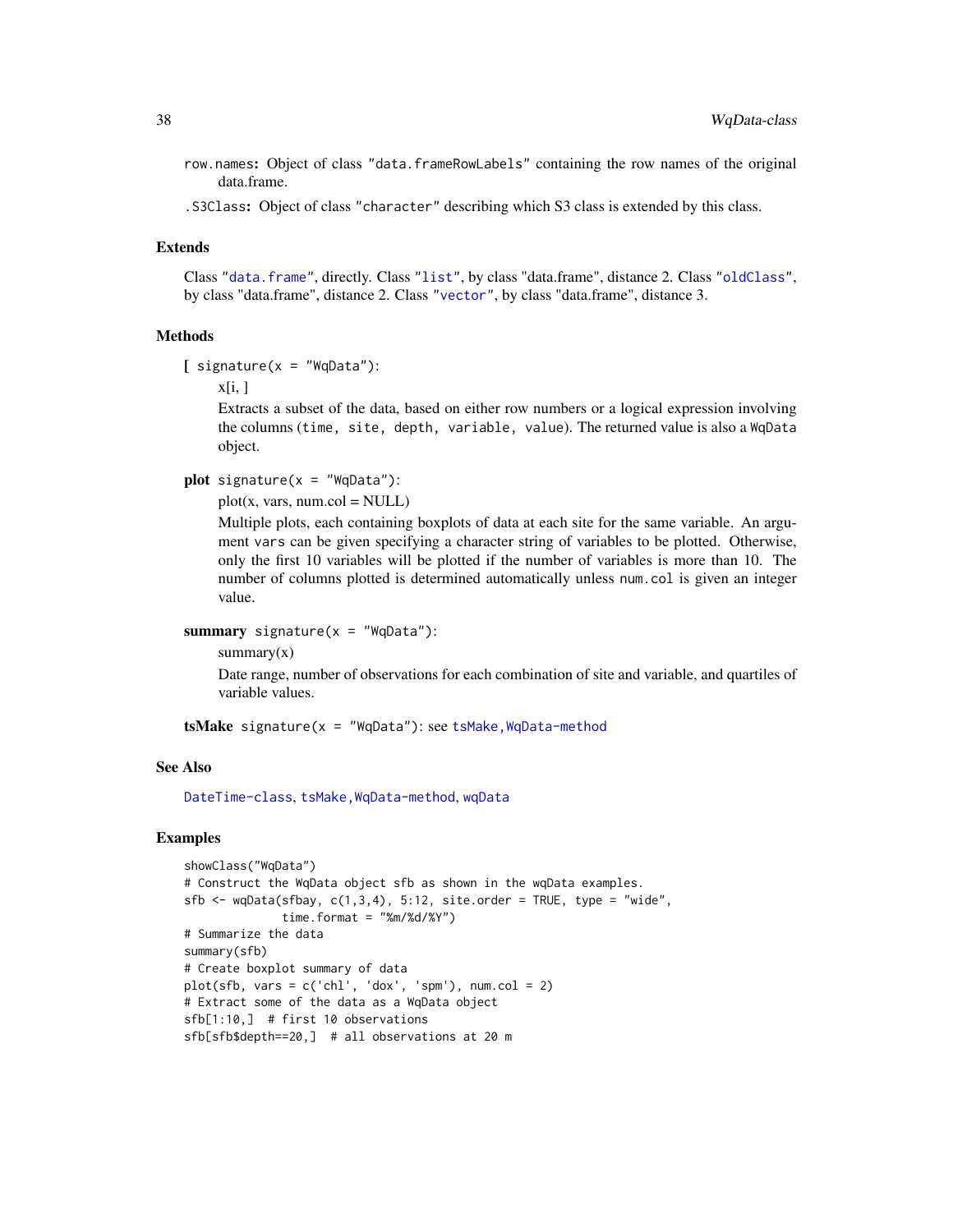<span id="page-38-0"></span>

# Description

Registration of S3 class "zoo" as a formally defined class. Used here to allow the "zoo" class to appear in method signatures.

# Objects from the Class

A virtual Class: No objects may be created from it.

# Slots

.S3Class: Object of class "character"

# Extends

Class ["oldClass"](#page-0-0), directly.

# See Also

[phenoAmp](#page-16-1), [phenoPhase](#page-18-1)

# Examples

showClass("zoo")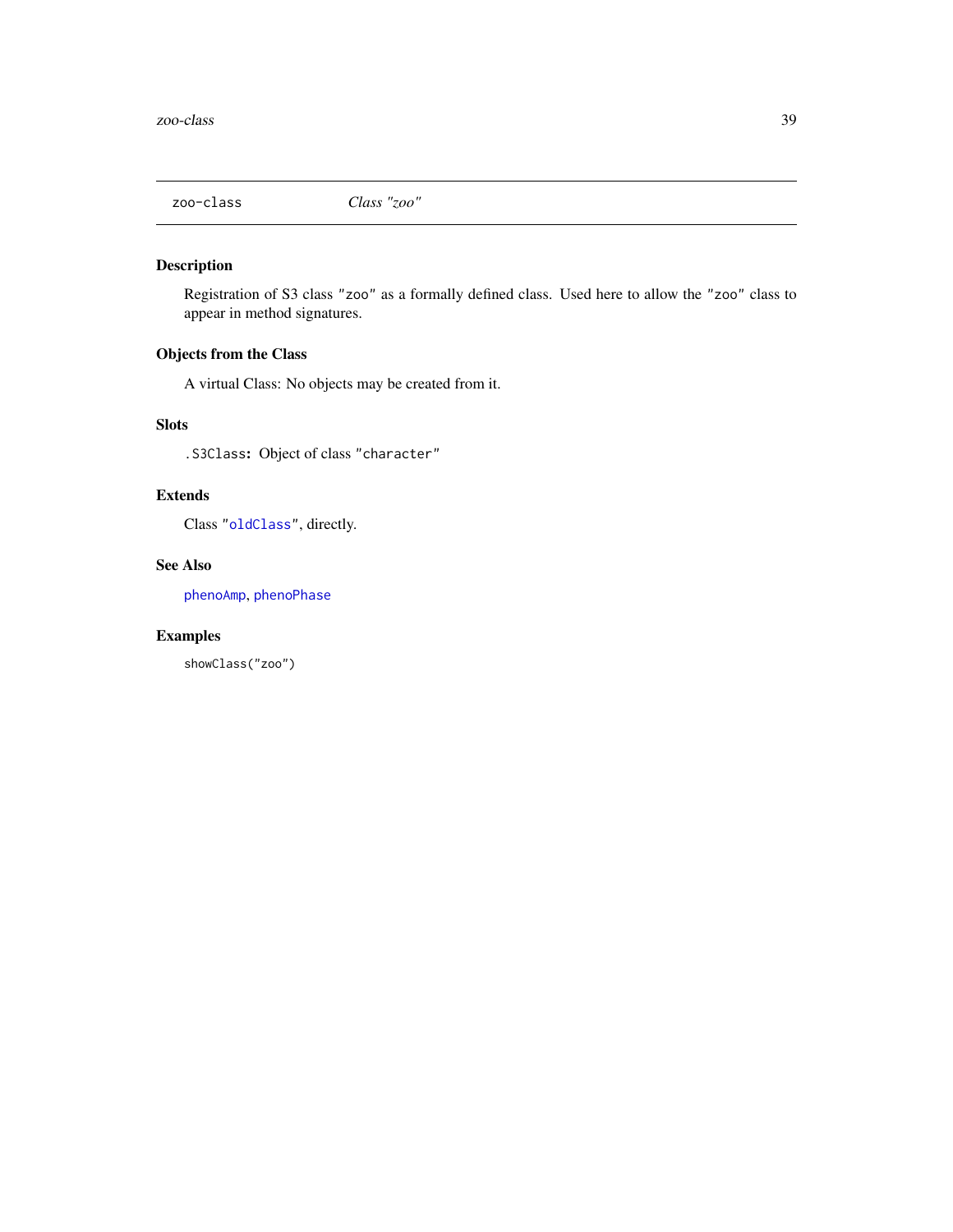# <span id="page-39-0"></span>Index

∗Topic Graphics eofNum , [9](#page-8-0) eofPlot , [11](#page-10-0) layOut , [13](#page-12-0) plotSeason , [21](#page-20-0) plotTs , [22](#page-21-0) plotTsAnom , [23](#page-22-0) seasonTrend, [27](#page-26-0) ∗Topic classes DateTime-class, [5](#page-4-0) wqData , [36](#page-35-0) WqData-class , [37](#page-36-0) zoo-class , [39](#page-38-0) ∗Topic datasets sfbay , [29](#page-28-0) ∗Topic data wqData , [36](#page-35-0) ∗Topic hplot plotTsTile , [24](#page-23-0) ∗Topic manip ammFrac , [4](#page-3-0) decompTs , [5](#page-4-0) ec2pss , [7](#page-6-0) interpTs , [12](#page-11-0) mts2ts , [15](#page-14-0) oxySol , [16](#page-15-0) phenoAmp , [17](#page-16-0) phenoPhase , [19](#page-18-0) ts2df , [31](#page-30-0) utilities , [34](#page-33-0) ∗Topic methods phenoAmp-methods , [18](#page-17-0) phenoPhase-methods , [20](#page-19-0) tsMake-methods , [34](#page-33-0) ∗Topic package wq-package , [2](#page-1-0) ∗Topic ts decompTs , [5](#page-4-0) eof , [8](#page-7-0)

eofNum , [9](#page-8-0) mannKen , [14](#page-13-0) mts2ts , [15](#page-14-0) phenoAmp , [17](#page-16-0) phenoPhase , [19](#page-18-0) plotSeason , [21](#page-20-0) plotTs , [22](#page-21-0) plotTsAnom , [23](#page-22-0) plotTsTile , [24](#page-23-0) seaKen , [25](#page-24-0) seasonTrend, [27](#page-26-0) trendHomog , [30](#page-29-0) ts2df , [31](#page-30-0) tsMake , [32](#page-31-0) ∗Topic utilities ammFrac , [4](#page-3-0) ec2pss , [7](#page-6-0) interpTs , [12](#page-11-0) [,WqData-method *(*WqData-class *)* , [37](#page-36-0) ammFrac , [4](#page-3-0) as.Date , *[37](#page-36-0)* data.frame , *[38](#page-37-0)* date2decyear *(*utilities *)* , [34](#page-33-0) DateTime-class, [5](#page-4-0) decompTs , [5](#page-4-0) , *[13](#page-12-0)* , *[21](#page-20-0)* decyear2date *(*utilities *)* , [34](#page-33-0) ec2pss , [7](#page-6-0) eof , [8](#page-7-0) , *[10](#page-9-0)[–12](#page-11-0)* , *[32](#page-31-0)* eofNum, *[8](#page-7-0)*, *[9](#page-8-0)*, 9 eofPlot, [9](#page-8-0), [10](#page-9-0), [11](#page-10-0) facet\_wrap , *[28](#page-27-0)* interpTs , *[10](#page-9-0)* , [12](#page-11-0) layerMean *(*utilities *)* , [34](#page-33-0) layOut , [13](#page-12-0) leapYear *(*utilities *)* , [34](#page-33-0)